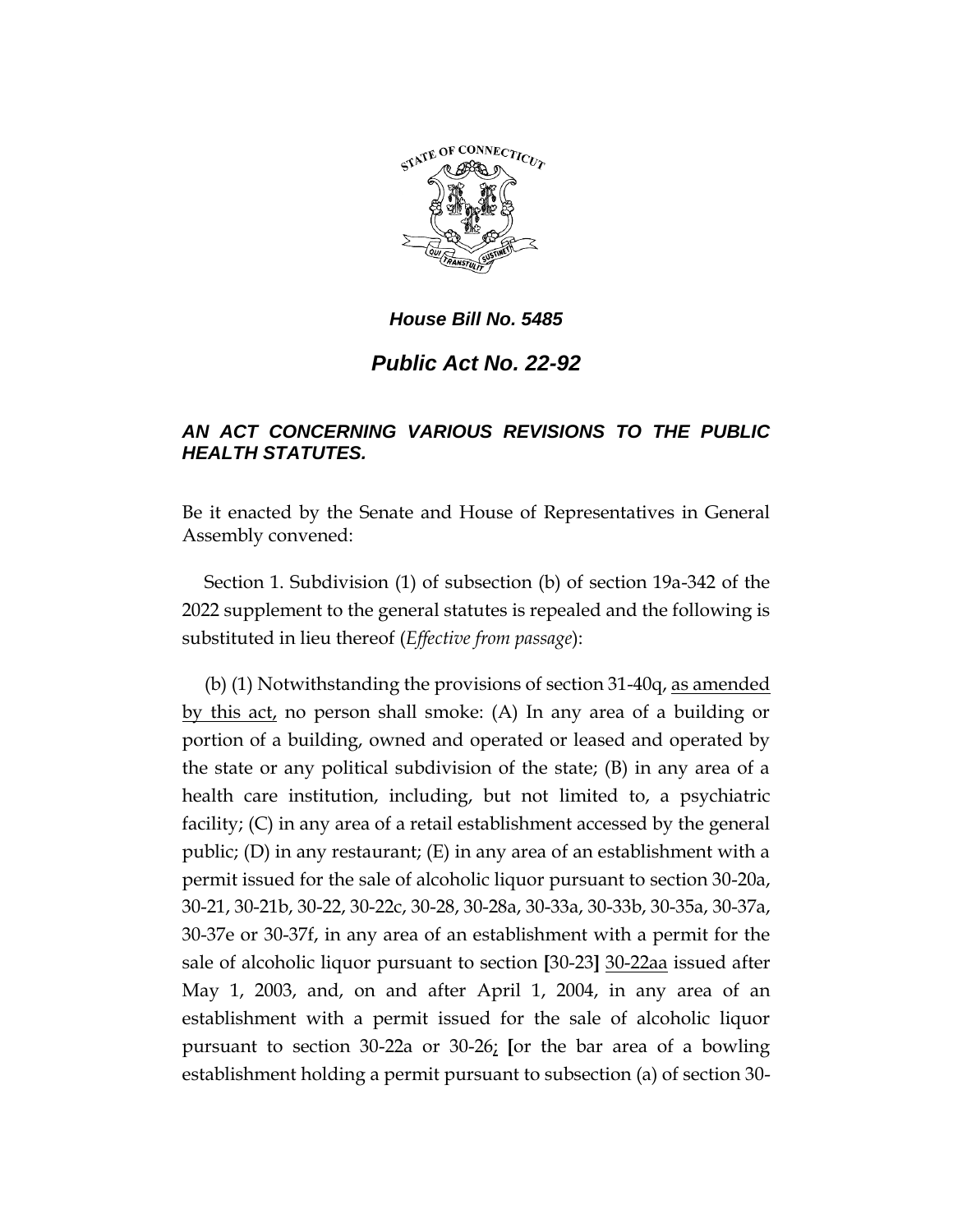37c;**]** (F) in any area of a school building or on the grounds of such school; (G) within a child care facility or on the grounds of such child care facility, except, if the child care facility is a family child care home, as defined in section 19a-77, such smoking is prohibited only when a child enrolled in such home is present during customary business hours; (H) in any passenger elevator; (I) in any area of a dormitory in any public or private institution of higher education; (J) in any area of a dog race track or a facility equipped with screens for the simulcasting of offtrack betting race programs or jai alai games; (K) in any room offered as an accommodation to guests by the operator of a hotel, motel or similar lodging; (L) in any area of a correctional facility or halfway house; or (M) in any area of a platform or a shelter at a rail, busway or bus station, owned and operated or leased and operated by the state or any political subdivision of the state. For purposes of this subsection, "restaurant" means space, in a suitable and permanent building, kept, used, maintained, advertised and held out to the public to be a place where meals are regularly served to the public, "school" has the same meaning as provided in section 10-154a and "child care facility" has the same meaning as provided in section 19a-342a, as amended by this act.

Sec. 2. Subdivision (1) of subsection (b) of section 19a-342a of the 2022 supplement to the general statutes is repealed and the following is substituted in lieu thereof (*Effective from passage*):

(b) (1) No person shall use an electronic nicotine or cannabis delivery system or vapor product: (A) In any area of a building or portion of a building owned and operated or leased and operated by the state or any political subdivision of the state; (B) in any area of a health care institution, including, but not limited to, a psychiatric facility; (C) in any area of a retail establishment accessed by the public; (D) in any restaurant; (E) in any area of an establishment with a permit issued for the sale of alcoholic liquor pursuant to section 30-20a, 30-21, 30-21b, 30- 22, 30-22a, 30-22c, 30-26, 30-28, 30-28a, 30-33a, 30-33b, 30-35a, 30-37a, 30-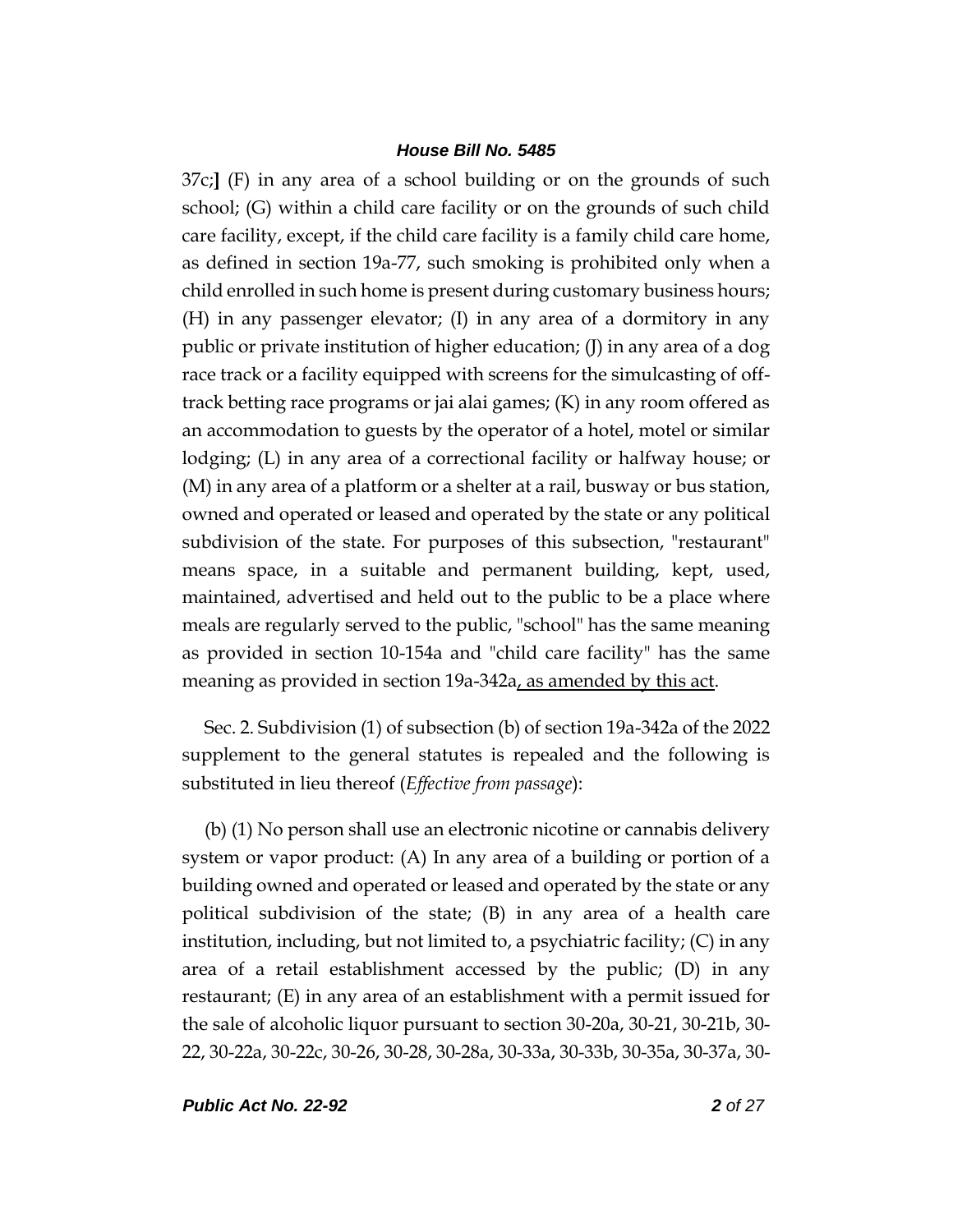37e or 30-37f, in any area of establishment with a permit issued for the sale of alcoholic liquor pursuant to section **[**30-23**]** 30-22aa issued after May 1, 2003; **[**, or the bar area of a bowling establishment holding a permit pursuant to subsection (a) of section 30-37c;**]** (F) in any area of a school building or on the grounds of such school; (G) within a child care facility or on the grounds of such child care facility, except, if the child care facility is a family child care home as defined in section 19a-77, such use is prohibited only when a child enrolled in such home is present during customary business hours; (H) in any passenger elevator; (I) in any area of a dormitory in any public or private institution of higher education; (J) in any area of a dog race track or a facility equipped with screens for the simulcasting of off-track betting race programs or jai alai games; (K) in any room offered as an accommodation to guests by the operator of a hotel, motel or similar lodging; (L) in any area of a correctional facility, halfway house or residential facility funded by the Judicial Branch; or (M) in any area of a platform or a shelter at a rail, busway or bus station, owned and operated or leased and operated by the state or any political subdivision of the state. For purposes of this subsection, "restaurant" means space, in a suitable and permanent building, kept, used, maintained, advertised and held out to the public to be a place where meals are regularly served to the public, and "school" has the same meaning as provided in section 10-154a.

Sec. 3. Subdivision (4) of section 31-40q of the 2022 supplement to the general statutes is repealed and the following is substituted in lieu thereof (*Effective from passage*):

(4) "Business facility" means a structurally enclosed location or portion thereof at which employees perform services for their employer. The term "business facility" does not include: (A) Facilities listed in subdivision (2) of subsection (b) of section 19a-342 or subdivision (2) of subsection (b) of section 19a-342a; (B) any establishment with a permit for the sale of alcoholic liquor pursuant to section **[**30-23**]** 30-22aa, issued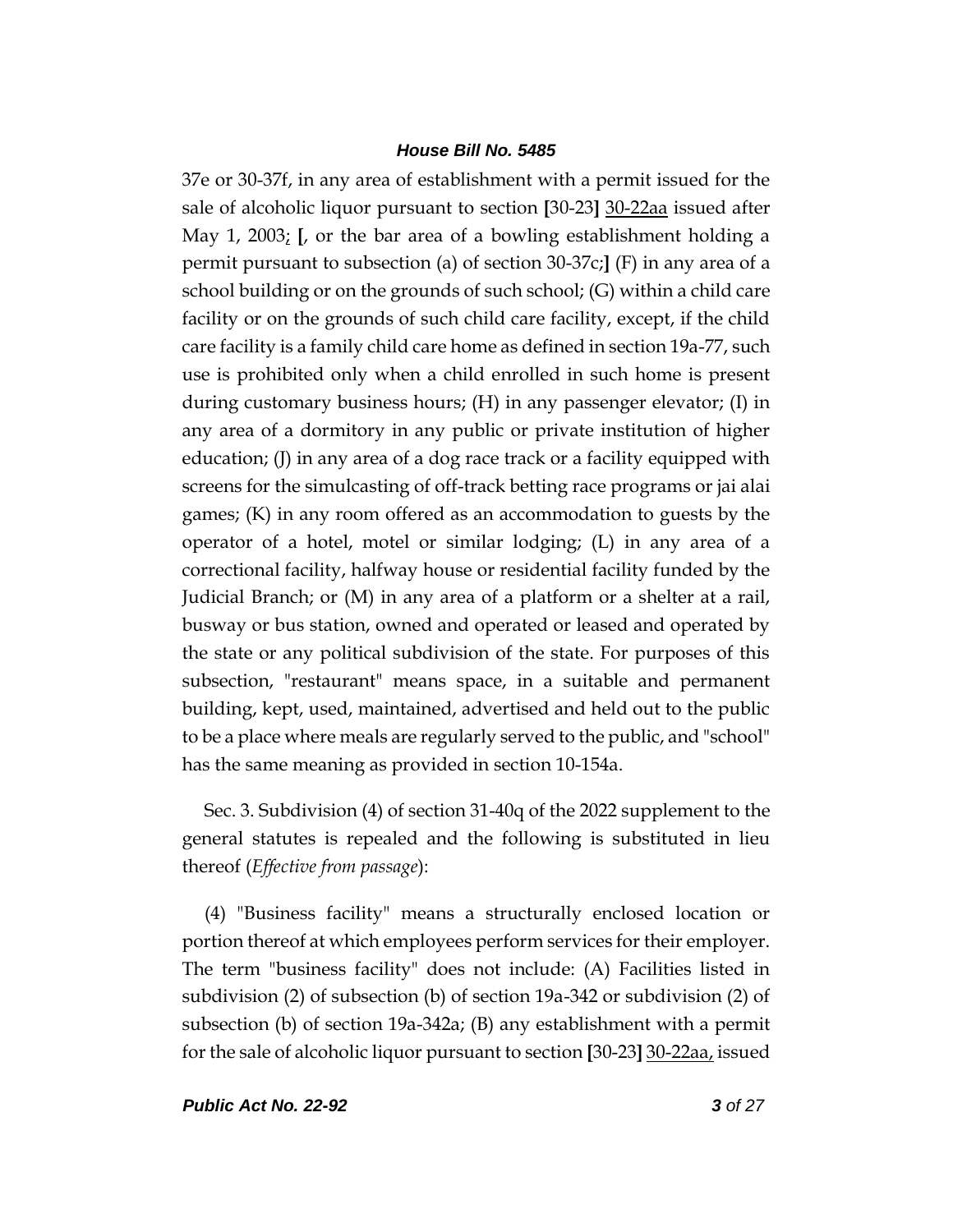on or before May 1, 2003; (C) for any business that is engaged in the testing or development of tobacco, tobacco products or cannabis, the areas of such business designated for such testing or development; or (D) during the period from October 1, 2003, to April 1, 2004, establishments with a permit issued for the sale of alcoholic liquor pursuant to section 30-22a or 30-26. **[**or the bar area of a bowling establishment holding a permit pursuant to subsection (a) of section 30- 37c;**]**

Sec. 4. Subsection (d) of section 17a-503 of the general statutes is repealed and the following is substituted in lieu thereof (*Effective October 1, 2022*):

(d) Any clinical social worker licensed under chapter 383b, **[**or**]** advanced practice registered nurse licensed under chapter 378, professional counselor licensed under chapter 383c or marital and family therapist licensed under chapter 383 who (1) has received a minimum of eight hours of specialized training in the conduct of direct evaluations as a member of (A) any mobile crisis team, jail diversion program, crisis intervention team, advanced supervision and intervention support team, or assertive case management program operated by or under contract with the Department of Mental Health and Addiction Services, or (B) a community support program certified by the Department of Mental Health and Addiction Services, and (2) based upon the direct evaluation of a person, has reasonable cause to believe that such person has psychiatric disabilities and is dangerous to himself or herself or others or gravely disabled, and in need of immediate care and treatment, may issue an emergency certificate in writing that authorizes and directs that such person be taken to a general hospital for purposes of a medical examination. The person shall be examined **[**within**]** not later than twenty-four hours after arriving at the hospital and shall not be held at the hospital for more than seventytwo hours unless committed under section 17a-502. The Commissioner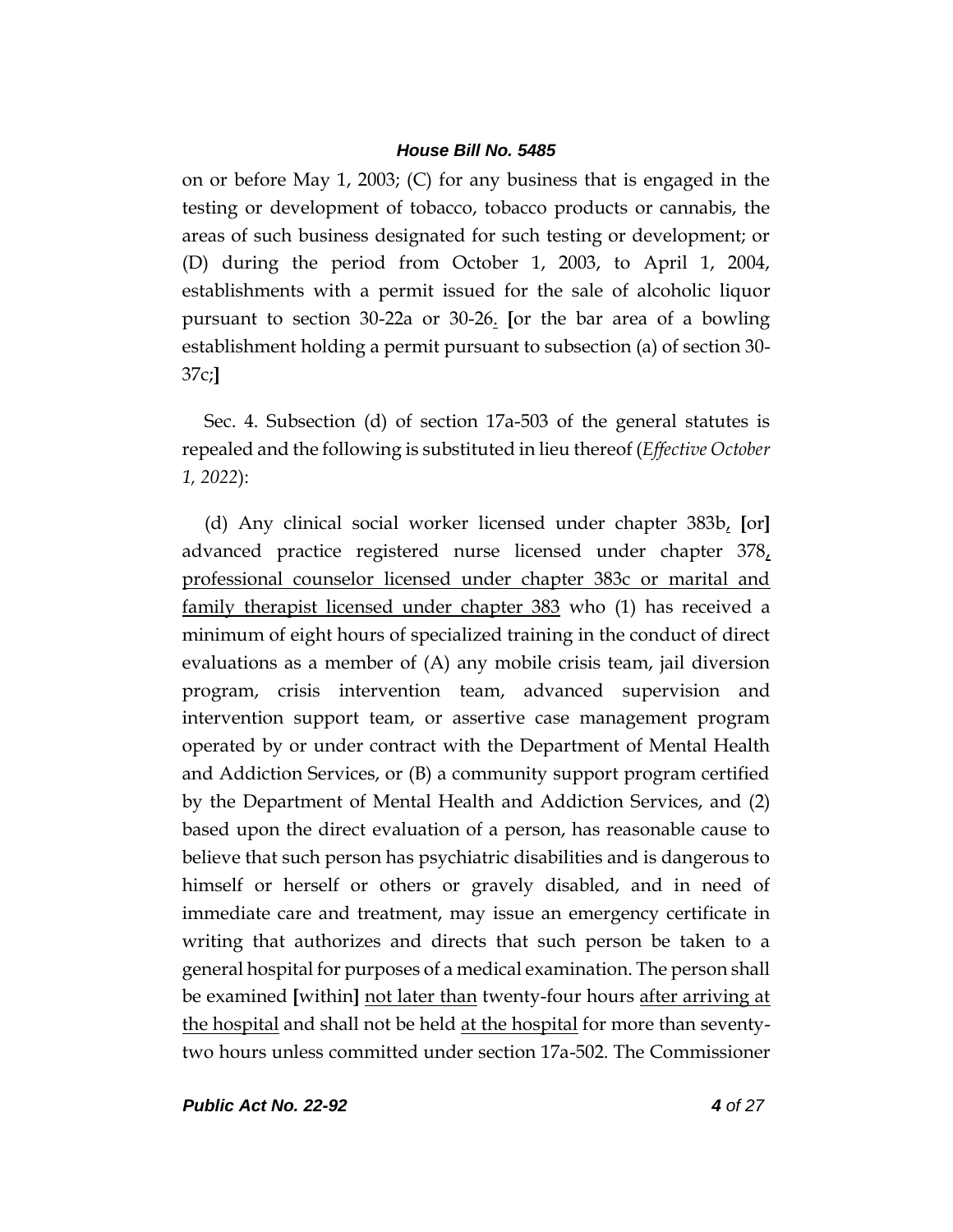of Mental Health and Addiction Services shall collect and maintain statistical and demographic information pertaining to emergency certificates issued under this subsection.

Sec. 5. Subsection (a) of section 19a-36i of the 2022 supplement to the general statutes is repealed and the following is substituted in lieu thereof (*Effective from passage*):

(a) No person, firm or corporation shall operate or maintain any food establishment where food or beverages are served or sold to the public in any town, city or borough without obtaining a valid permit **[**or license**]** to operate from the director of health of such town, city or borough, in a form and manner prescribed by the director of health. The director of health shall issue a permit to operate a food establishment upon receipt of an application if the food establishment meets the requirements of this section. All food establishments shall comply with the food code.

Sec. 6. Subsection (b) of section 19a-496a of the 2022 supplement to the general statutes is repealed and the following is substituted in lieu thereof (*Effective from passage*):

(b) All home health care agency, hospice home health care agency and home health aide agency services that are required by law to be performed upon the order of a licensed physician, physician assistant or advanced practice registered nurse may be performed upon the order of a physician, a physician assistant or an advanced practice registered nurse licensed in a state that borders Connecticut. Any Department of Public Health agency regulation, policy or procedure that applies to a physician who orders home health care services, including related provisions such as review and approval of care plans for home health care services, shall also apply to a physician assistant or an advanced practice registered nurse **[**or physician assistant**]** who orders home health care services.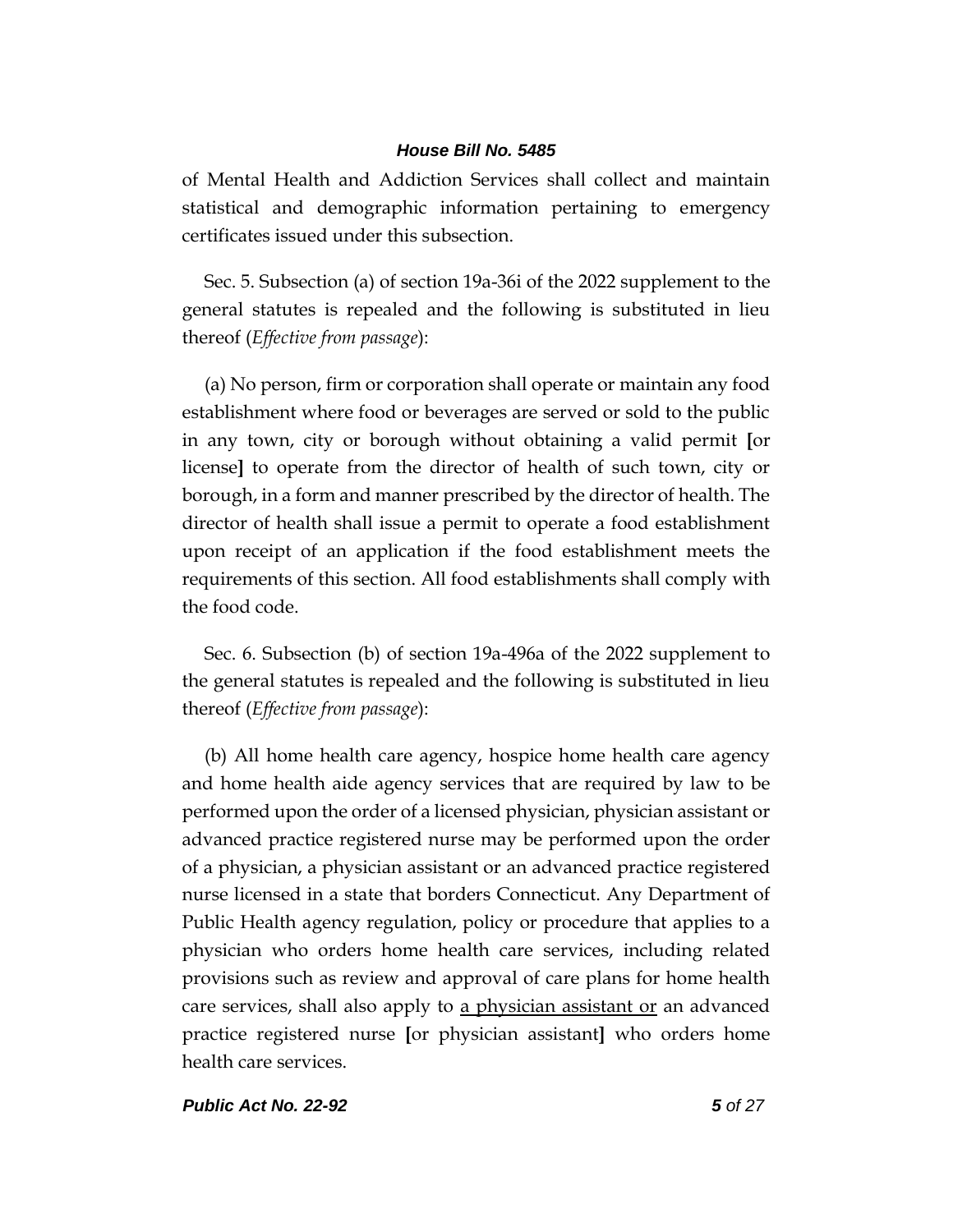Sec. 7. Subsection (h) of section 20-206bb of the 2022 supplement to the general statutes is repealed and the following is substituted in lieu thereof (*Effective October 1, 2022*):

(h) Notwithstanding the provisions of subsection (a) of this section, any person who maintains certification with the National Acupuncture Detoxification Association may practice the five-point auricular acupuncture protocol specified as part of such certification program as an adjunct therapy for the treatment of alcohol and drug abuse and other behavioral interventions for which the protocol is indicated, provided the treatment is performed under the supervision of a physician licensed under chapter 370, a physician assistant licensed under chapter 370, an advanced practice registered nurse licensed under chapter 378 or an acupuncturist licensed under chapter  $384c$  and is performed in (1) a private freestanding facility licensed by the Department of Public Health that provides care or treatment for substance abusive or dependent persons, (2) a setting operated by the Department of Mental Health and Addiction Services, or (3) any other setting where such protocol is an appropriate adjunct therapy to a substance abuse or behavioral health treatment program. The Commissioner of Public Health may adopt regulations, in accordance with the provisions of chapter 54, to implement the provisions of this section.

Sec. 8. Section 19a-508c of the 2022 supplement to the general statutes, as amended by section 4 of public act 21-129, is repealed and the following is substituted in lieu thereof (*Effective October 1, 2022*):

(a) As used in this section:

(1) "Affiliated provider" means a provider that is: (A) Employed by a hospital or health system, (B) under a professional services agreement with a hospital or health system that permits such hospital or health system to bill on behalf of such provider, or (C) a clinical faculty member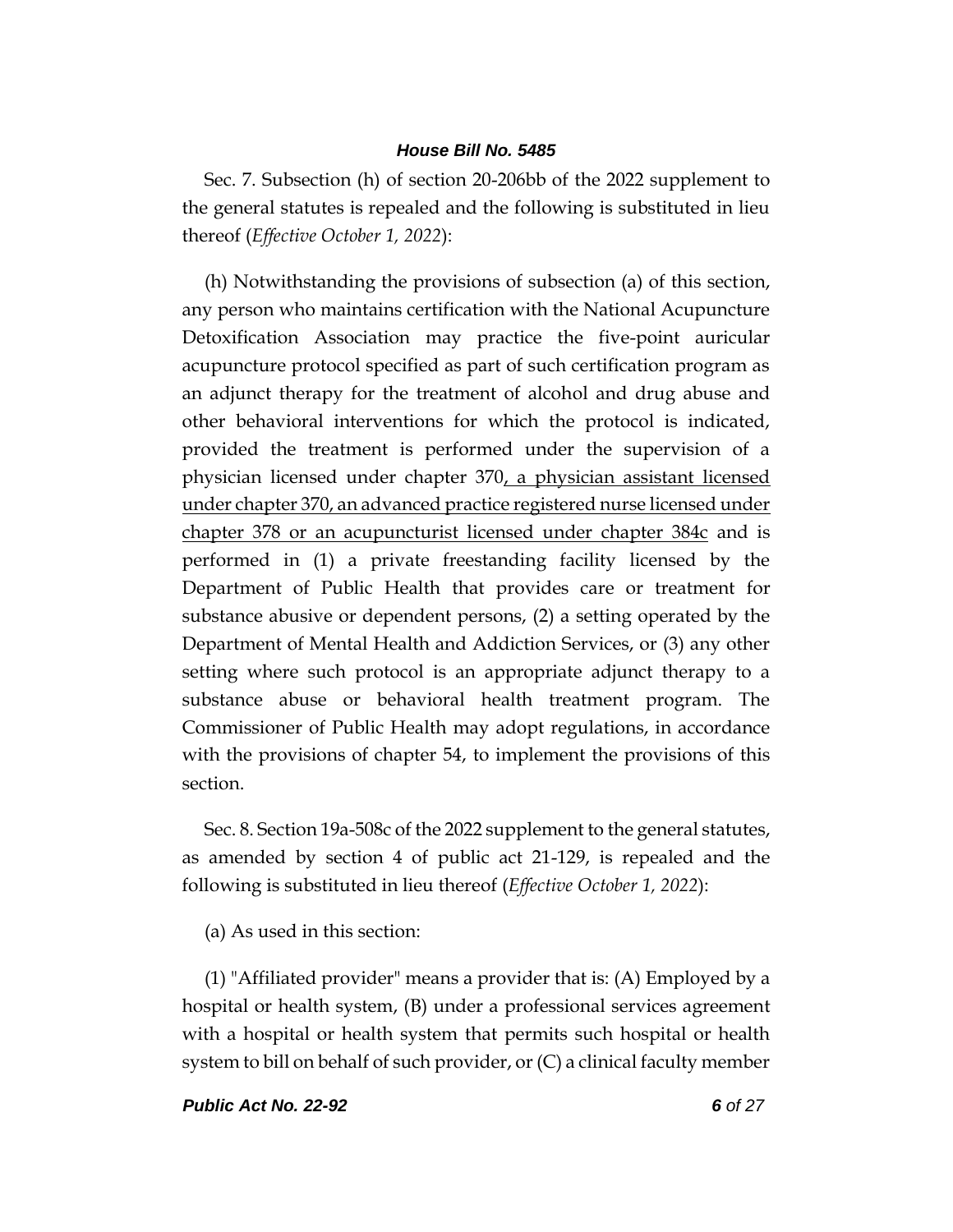of a medical school, as defined in section 33-182aa, that is affiliated with a hospital or health system in a manner that permits such hospital or health system to bill on behalf of such clinical faculty member;

(2) "Campus" means: (A) The physical area immediately adjacent to a hospital's main buildings and other areas and structures that are not strictly contiguous to the main buildings but are located within two hundred fifty yards of the main buildings, or (B) any other area that has been determined on an individual case basis by the Centers for Medicare and Medicaid Services to be part of a hospital's campus;

(3) "Facility fee" means any fee charged or billed by a hospital or health system for outpatient services provided in a hospital-based facility that is: (A) Intended to compensate the hospital or health system for the operational expenses of the hospital or health system, and (B) separate and distinct from a professional fee;

(4) "Health system" means: (A) A parent corporation of one or more hospitals and any entity affiliated with such parent corporation through ownership, governance, membership or other means, or (B) a hospital and any entity affiliated with such hospital through ownership, governance, membership or other means;

(5) "Hospital" has the same meaning as provided in section 19a-490;

(6) "Hospital-based facility" means a facility that is owned or operated, in whole or in part, by a hospital or health system where hospital or professional medical services are provided;

(7) "Payer mix" means the proportion of different sources of payment received by a hospital or health system, including, but not limited to, Medicare, Medicaid, other government-provided insurance, private insurance and self-pay patients;

(8) "Professional fee" means any fee charged or billed by a provider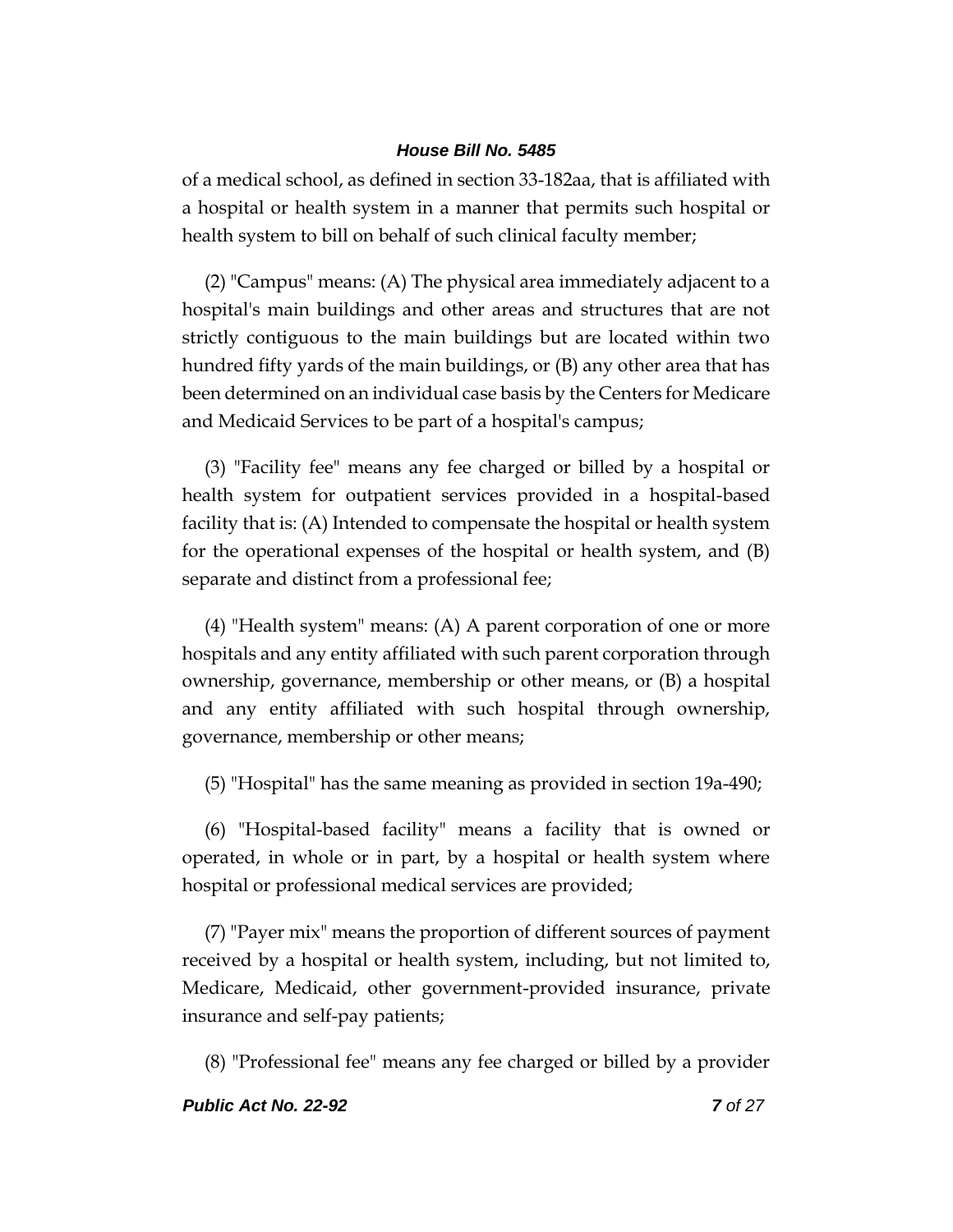for professional medical services provided in a hospital-based facility;

(9) "Provider" means an individual, entity, corporation or health care provider, whether for profit or nonprofit, whose primary purpose is to provide professional medical services; and

(10) "Tagline" means a short statement written in a non-English language that indicates the availability of language assistance services free of charge.

(b) If a hospital or health system charges a facility fee utilizing a current procedural terminology evaluation and management (CPT E/M) code or assessment and management (CPT A/M) code for outpatient services provided at a hospital-based facility where a professional fee is also expected to be charged, the hospital or health system shall provide the patient with a written notice that includes the following information:

(1) That the hospital-based facility is part of a hospital or health system and that the hospital or health system charges a facility fee that is in addition to and separate from the professional fee charged by the provider;

(2) (A) The amount of the patient's potential financial liability, including any facility fee likely to be charged, and, where professional medical services are provided by an affiliated provider, any professional fee likely to be charged, or, if the exact type and extent of the professional medical services needed are not known or the terms of a patient's health insurance coverage are not known with reasonable certainty, an estimate of the patient's financial liability based on typical or average charges for visits to the hospital-based facility, including the facility fee, (B) a statement that the patient's actual financial liability will depend on the professional medical services actually provided to the patient, (C) an explanation that the patient may incur financial liability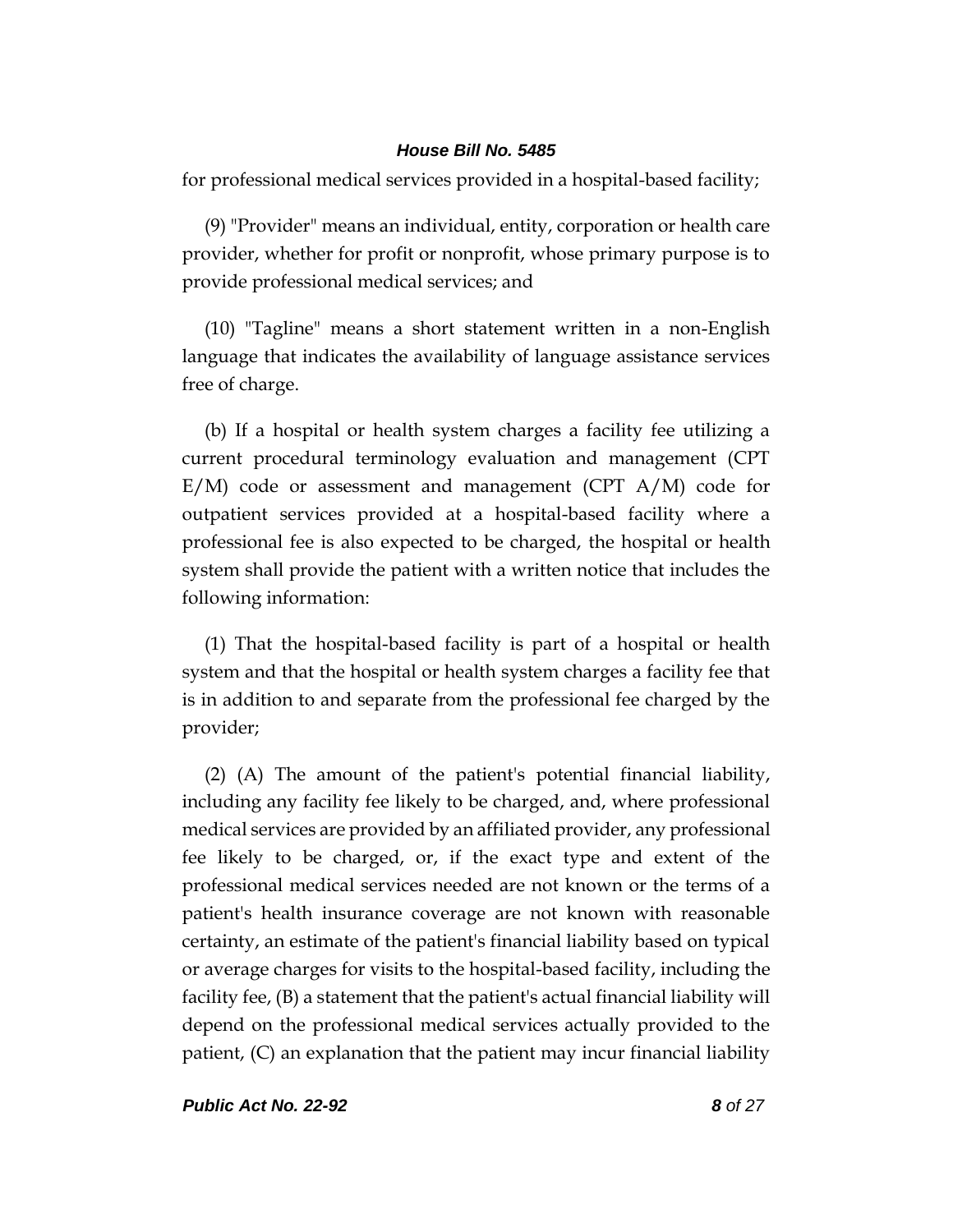that is greater than the patient would incur if the professional medical services were not provided by a hospital-based facility, and (D) a telephone number the patient may call for additional information regarding such patient's potential financial liability, including an estimate of the facility fee likely to be charged based on the scheduled professional medical services; and

(3) That a patient covered by a health insurance policy should contact the health insurer for additional information regarding the hospital's or health system's charges and fees, including the patient's potential financial liability, if any, for such charges and fees.

(c) If a hospital or health system charges a facility fee without utilizing a current procedural terminology evaluation and management (CPT E/M) code for outpatient services provided at a hospital-based facility, located outside the hospital campus, the hospital or health system shall provide the patient with a written notice that includes the following information:

(1) That the hospital-based facility is part of a hospital or health system and that the hospital or health system charges a facility fee that may be in addition to and separate from the professional fee charged by a provider;

(2) (A) A statement that the patient's actual financial liability will depend on the professional medical services actually provided to the patient, (B) an explanation that the patient may incur financial liability that is greater than the patient would incur if the hospital-based facility was not hospital-based, and (C) a telephone number the patient may call for additional information regarding such patient's potential financial liability, including an estimate of the facility fee likely to be charged based on the scheduled professional medical services; and

(3) That a patient covered by a health insurance policy should contact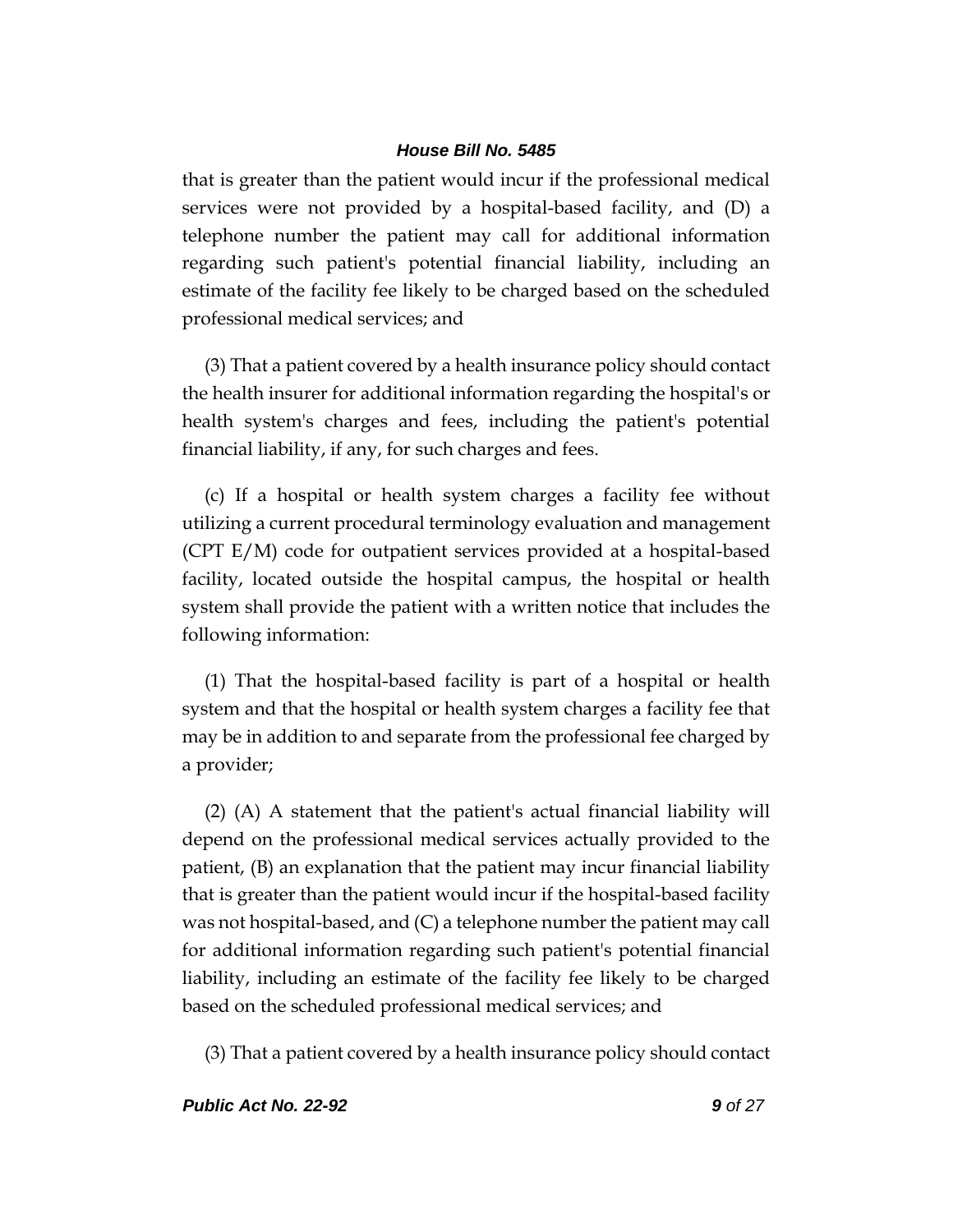the health insurer for additional information regarding the hospital's or health system's charges and fees, including the patient's potential financial liability, if any, for such charges and fees.

(d) Each initial billing statement that includes a facility fee shall: (1) Clearly identify the fee as a facility fee that is billed in addition to, or separately from, any professional fee billed by the provider; (2) provide the corresponding Medicare facility fee reimbursement rate for the same service as a comparison or, if there is no corresponding Medicare facility fee for such service, (A) the approximate amount Medicare would have paid the hospital for the facility fee on the billing statement, or (B) the percentage of the hospital's charges that Medicare would have paid the hospital for the facility fee; (3) include a statement that the facility fee is intended to cover the hospital's or health system's operational expenses; (4) inform the patient that the patient's financial liability may have been less if the services had been provided at a facility not owned or operated by the hospital or health system; and (5) include written notice of the patient's right to request a reduction in the facility fee or any other portion of the bill and a telephone number that the patient may use to request such a reduction without regard to whether such patient qualifies for, or is likely to be granted, any reduction. Not later than October 15, 2022, and annually thereafter, each hospital, health system and hospital-based facility shall submit to the Health Systems Planning Unit of the Office of Health Strategy a sample of a billing statement issued by such hospital, health system or hospital-based facility that complies with the provisions of this subsection and which represents the format of billing statements received by patients. Such billing statement shall not contain patient identifying information.

(e) The written notice described in subsections (b) to (d), inclusive, and (h) to (j), inclusive, of this section shall be in plain language and in a form that may be reasonably understood by a patient who does not possess special knowledge regarding hospital or health system facility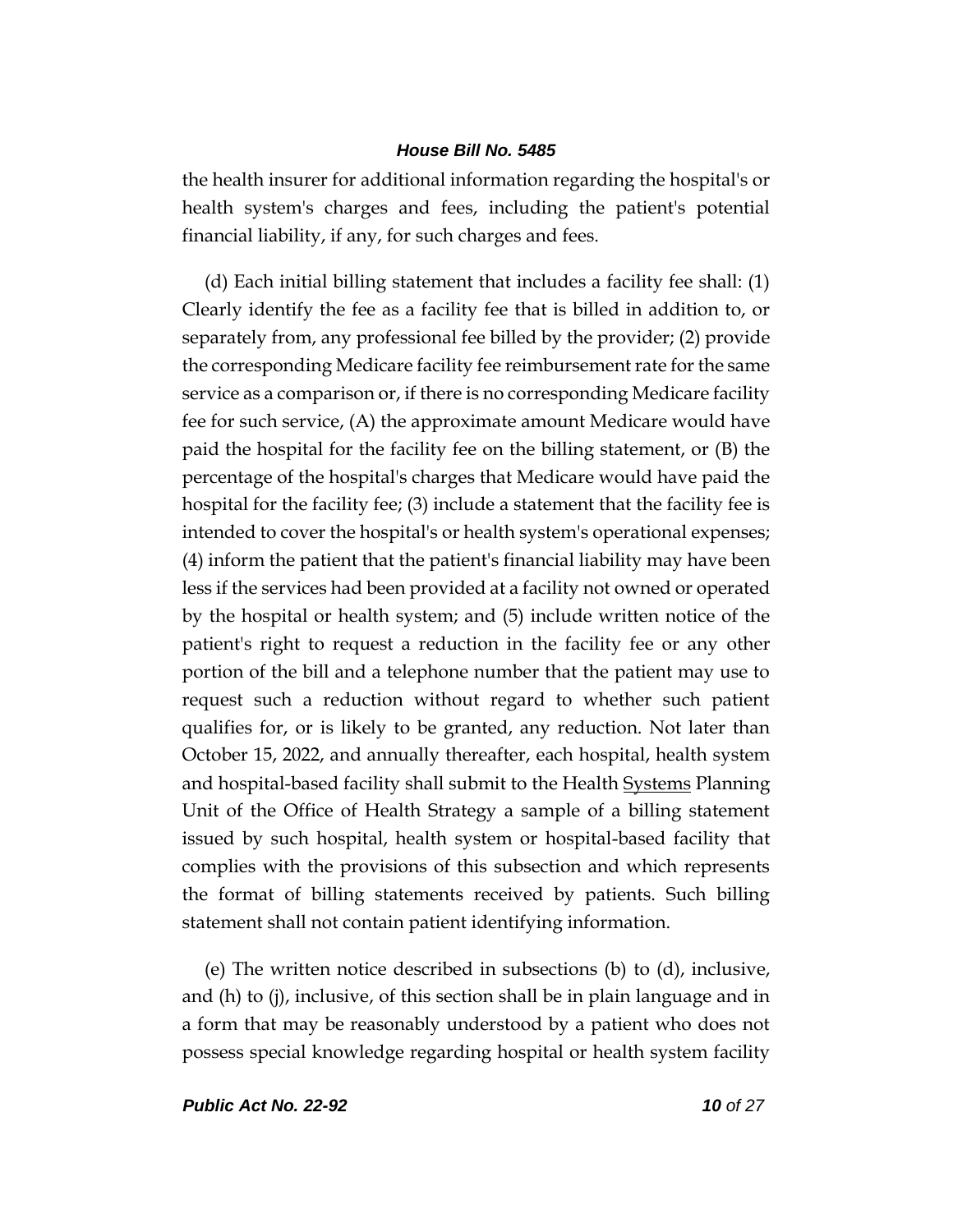fee charges. On and after October 1, 2022, such notices shall include tag lines in at least the top fifteen languages spoken in the state indicating that the notice is available in each of those top fifteen languages. The fifteen languages shall be either the languages in the list published by the Department of Health and Human Services in connection with section 1557 of the Patient Protection and Affordable Care Act, P.L. 111- 148, or, as determined by the hospital or health system, the top fifteen languages in the geographic area of the hospital-based facility.

(f) (1) For nonemergency care, if a patient's appointment is scheduled to occur ten or more days after the appointment is made, such written notice shall be sent to the patient by first class mail, encrypted electronic mail or a secure patient Internet portal not less than three days after the appointment is made. If an appointment is scheduled to occur less than ten days after the appointment is made or if the patient arrives without an appointment, such notice shall be hand-delivered to the patient when the patient arrives at the hospital-based facility.

(2) For emergency care, such written notice shall be provided to the patient as soon as practicable after the patient is stabilized in accordance with the federal Emergency Medical Treatment and Active Labor Act, 42 USC 1395dd, as amended from time to time, or is determined not to have an emergency medical condition and before the patient leaves the hospital-based facility. If the patient is unconscious, under great duress or for any other reason unable to read the notice and understand and act on his or her rights, the notice shall be provided to the patient's representative as soon as practicable.

(g) Subsections (b) to (f), inclusive, and (l) of this section shall not apply if a patient is insured by Medicare or Medicaid or is receiving services under a workers' compensation plan established to provide medical services pursuant to chapter 568.

(h) A hospital-based facility shall prominently display written notice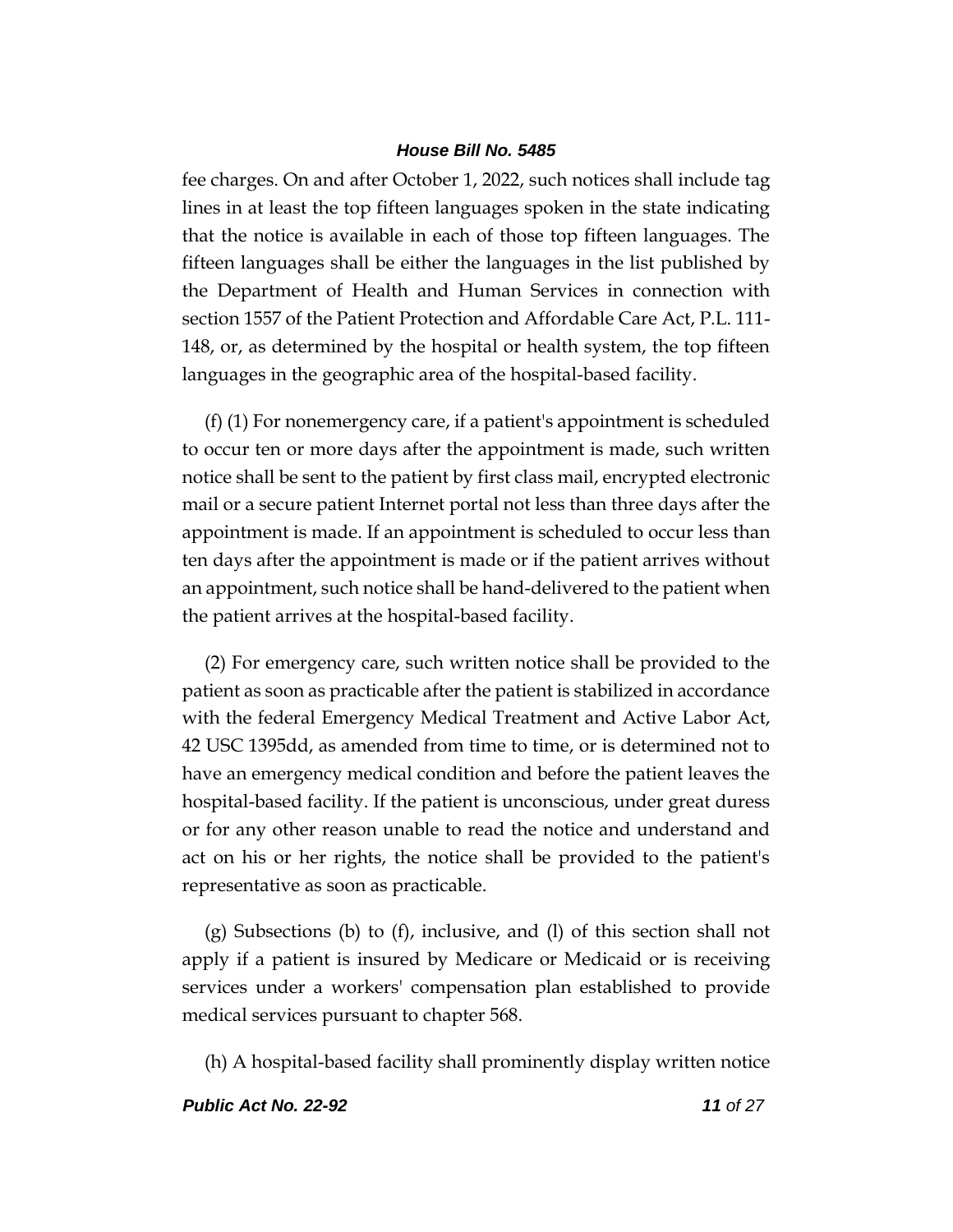in locations that are readily accessible to and visible by patients, including patient waiting or appointment check-in areas, stating: (1) That the hospital-based facility is part of a hospital or health system, (2) the name of the hospital or health system, and (3) that if the hospitalbased facility charges a facility fee, the patient may incur a financial liability greater than the patient would incur if the hospital-based facility was not hospital-based. On and after October 1, 2022, such notices shall include tag lines in at least the top fifteen languages spoken in the state indicating that the notice is available in each of those top fifteen languages. The fifteen languages shall be either the languages in the list published by the Department of Health and Human Services in connection with section 1557 of the Patient Protection and Affordable Care Act, P.L. 111-148, or, as determined by the hospital or health system, the top fifteen languages in the geographic area of the hospitalbased facility. Not later than October 1, 2022, and annually thereafter, each hospital-based facility shall submit a copy of the written notice required by this subsection to the Health Systems Planning Unit of the Office of Health Strategy.

(i) A hospital-based facility shall clearly hold itself out to the public and payers as being hospital-based, including, at a minimum, by stating the name of the hospital or health system in its signage, marketing materials, Internet web sites and stationery.

(j) A hospital-based facility shall, when scheduling services for which a facility fee may be charged, inform the patient (1) that the hospitalbased facility is part of a hospital or health system, (2) of the name of the hospital or health system, (3) that the hospital or health system may charge a facility fee in addition to and separate from the professional fee charged by the provider, and (4) of the telephone number the patient may call for additional information regarding such patient's potential financial liability.

*Public Act No. 22-92 12 of 27* (k) (1) If any transaction described in subsection (c) of section 19a-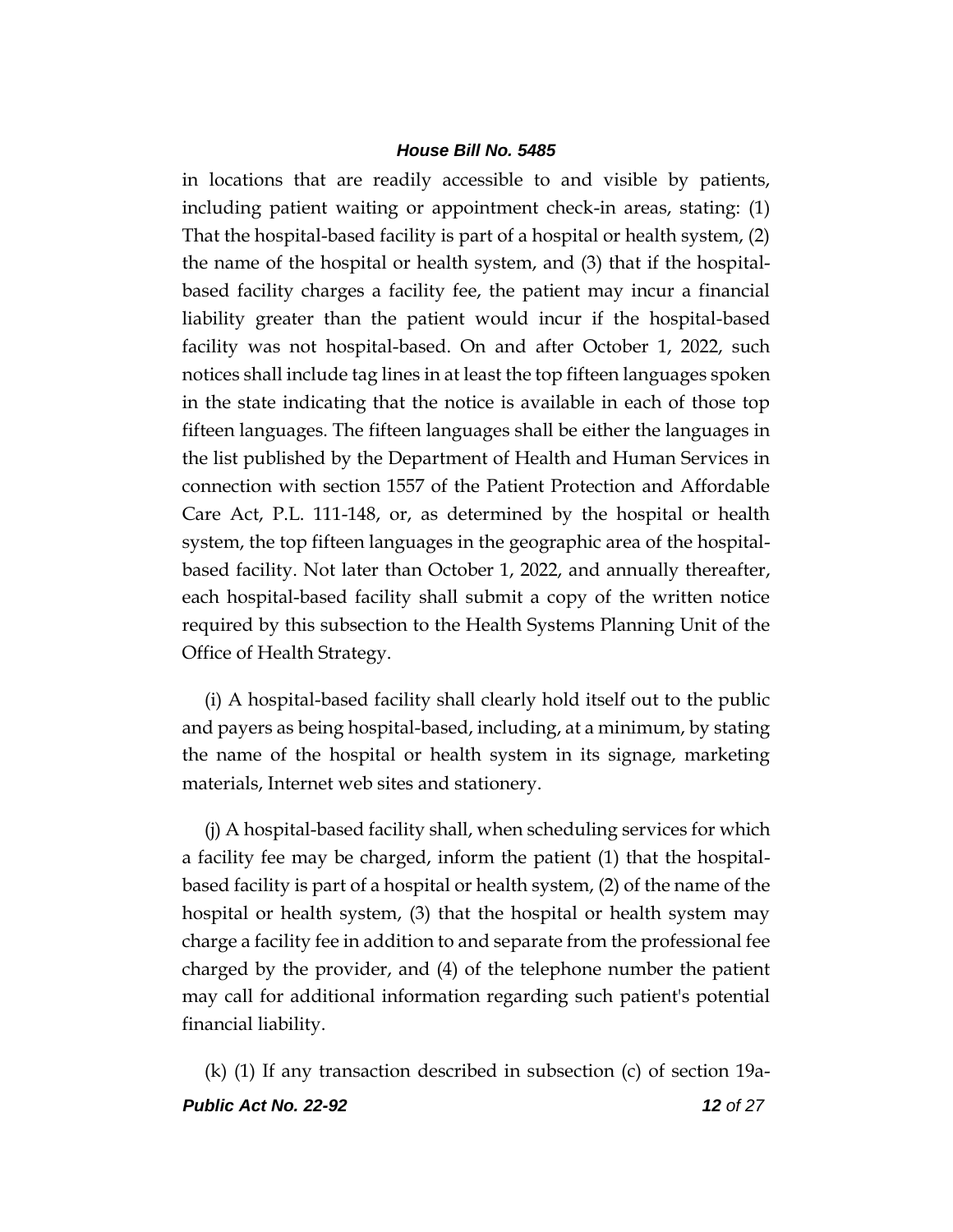486i, results in the establishment of a hospital-based facility at which facility fees may be billed, the hospital or health system, that is the purchaser in such transaction shall, not later than thirty days after such transaction, provide written notice, by first class mail, of the transaction to each patient served within the three years preceding the date of the transaction by the health care facility that has been purchased as part of such transaction.

(2) Such notice shall include the following information:

(A) A statement that the health care facility is now a hospital-based facility and is part of a hospital or health system, the health care facility's full legal and business name and the date of such facility's acquisition by a hospital or health system;

(B) The name, business address and phone number of the hospital or health system that is the purchaser of the health care facility;

(C) A statement that the hospital-based facility bills, or is likely to bill, patients a facility fee that may be in addition to, and separate from, any professional fee billed by a health care provider at the hospital-based facility;

(D) (i) A statement that the patient's actual financial liability will depend on the professional medical services actually provided to the patient, and (ii) an explanation that the patient may incur financial liability that is greater than the patient would incur if the hospital-based facility were not a hospital-based facility;

(E) The estimated amount or range of amounts the hospital-based facility may bill for a facility fee or an example of the average facility fee billed at such hospital-based facility for the most common services provided at such hospital-based facility; and

(F) A statement that, prior to seeking services at such hospital-based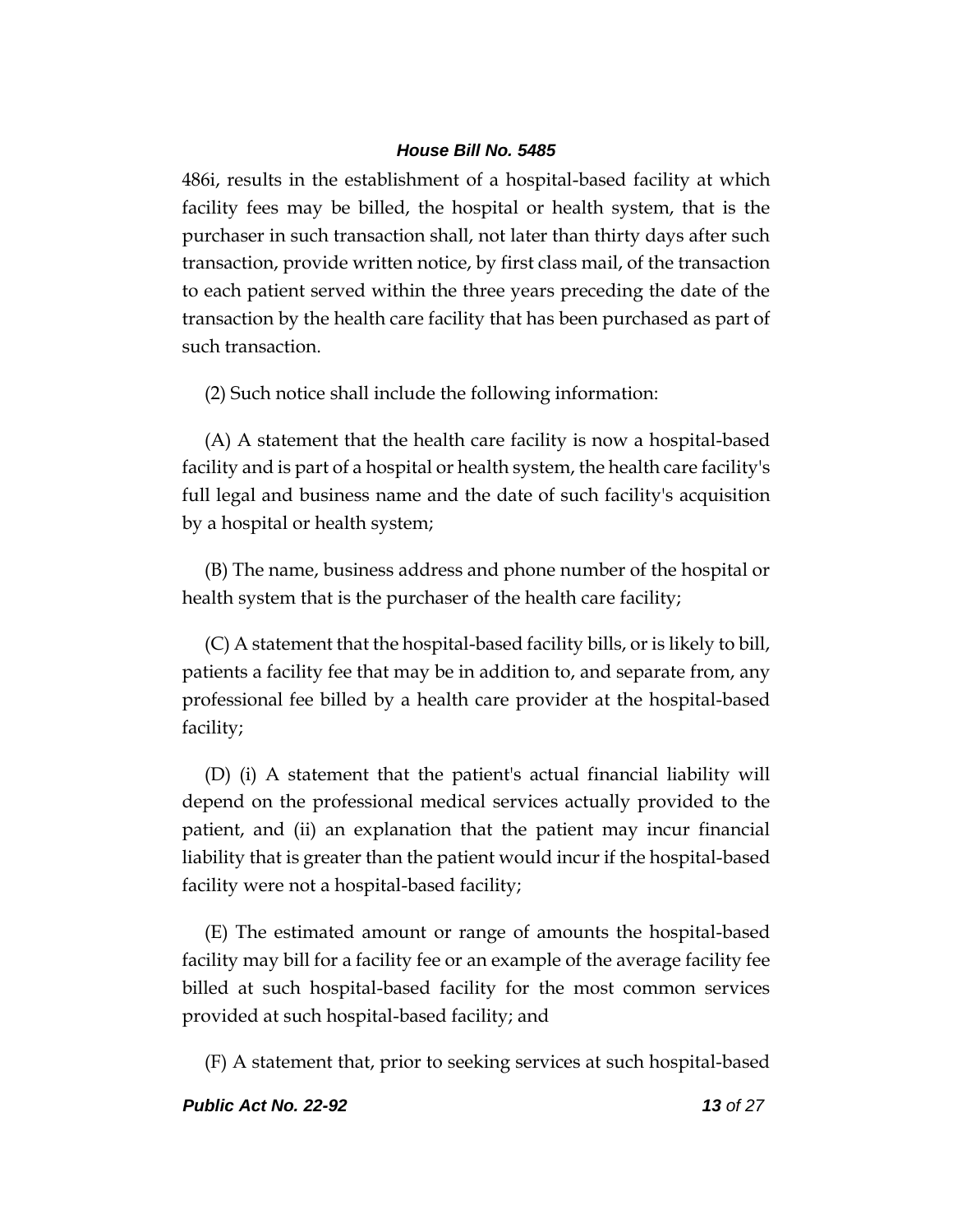facility, a patient covered by a health insurance policy should contact the patient's health insurer for additional information regarding the hospital-based facility fees, including the patient's potential financial liability, if any, for such fees.

(3) A copy of the written notice provided to patients in accordance with this subsection shall be filed with the Health Systems Planning Unit of the Office of Health Strategy, established under section 19a-612. Said unit shall post a link to such notice on its Internet web site.

(4) A hospital, health system or hospital-based facility shall not collect a facility fee for services provided at a hospital-based facility that is subject to the provisions of this subsection from the date of the transaction until at least thirty days after the written notice required pursuant to this subsection is mailed to the patient or a copy of such notice is filed with the Health Systems Planning Unit of the Office of Health Strategy, whichever is later. A violation of this subsection shall be considered an unfair trade practice pursuant to section 42-110b.

(5) Not later than July 1, 2023, and annually thereafter, each hospitalbased facility that was the subject of a transaction, as described in subsection (c) of section 19a-486i, during the preceding calendar year shall report to the Health Systems Planning Unit of the Office of Health Strategy the number of patients served by such hospital-based facility in the preceding three years.

(l) Notwithstanding the provisions of this section, no hospital, health system or hospital-based facility shall collect a facility fee for (1) outpatient health care services that use a current procedural terminology evaluation and management (CPT E/M) code or assessment and management (CPT A/M) code and are provided at a hospital-based facility located off-site from a hospital campus, or (2) outpatient health care services provided at a hospital-based facility located off-site from a hospital campus, received by a patient who is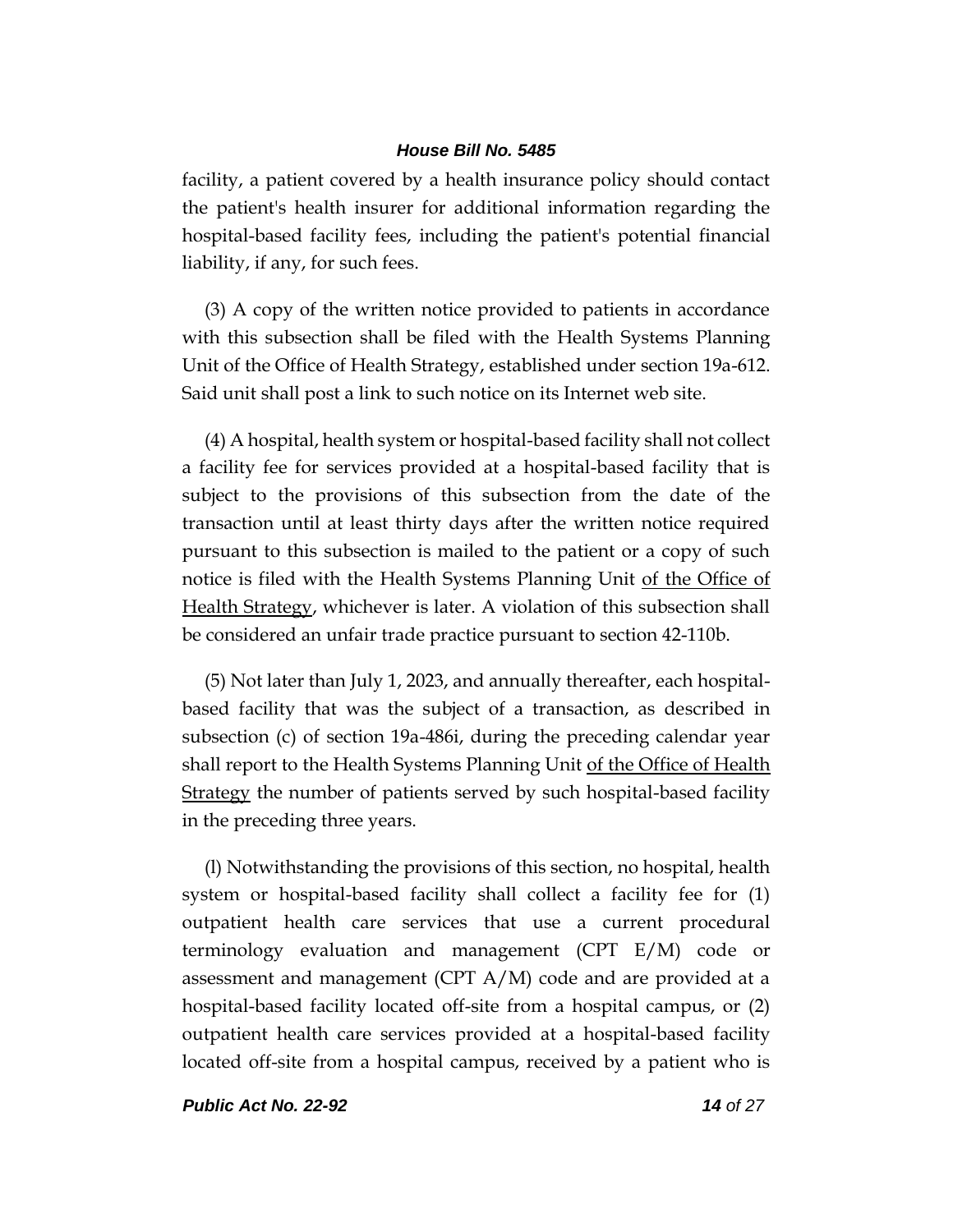uninsured of more than the Medicare rate. Notwithstanding the provisions of this subsection, in circumstances when an insurance contract that is in effect on July 1, 2016, provides reimbursement for facility fees prohibited under the provisions of this section, a hospital or health system may continue to collect reimbursement from the health insurer for such facility fees until the date of expiration, renewal or amendment of such contract, whichever such date is the earliest. A violation of this subsection shall be considered an unfair trade practice pursuant to chapter 735a. The provisions of this subsection shall not apply to a freestanding emergency department. As used in this subsection, "freestanding emergency department" means a freestanding facility that (A) is structurally separate and distinct from a hospital, (B) provides emergency care, (C) is a department of a hospital licensed under chapter 368v, and (D) has been issued a certificate of need to operate as a freestanding emergency department pursuant to chapter 368z.

(m) (1) Each hospital and health system shall report not later than July 1, 2023, and annually thereafter to the executive director of the Office of Health Strategy, on a form prescribed by the executive director, concerning facility fees charged or billed during the preceding calendar year. Such report shall include (A) the name and address of each facility owned or operated by the hospital or health system that provides services for which a facility fee is charged or billed, (B) the number of patient visits at each such facility for which a facility fee was charged or billed, (C) the number, total amount and range of allowable facility fees paid at each such facility disaggregated by payer mix, (D) for each facility, the total amount of facility fees charged and the total amount of revenue received by the hospital or health system derived from facility fees, (E) the total amount of facility fees charged and the total amount of revenue received by the hospital or health system from all facilities derived from facility fees, (F) a description of the ten procedures or services that generated the greatest amount of facility fee gross revenue,

*Public Act No. 22-92 15 of 27*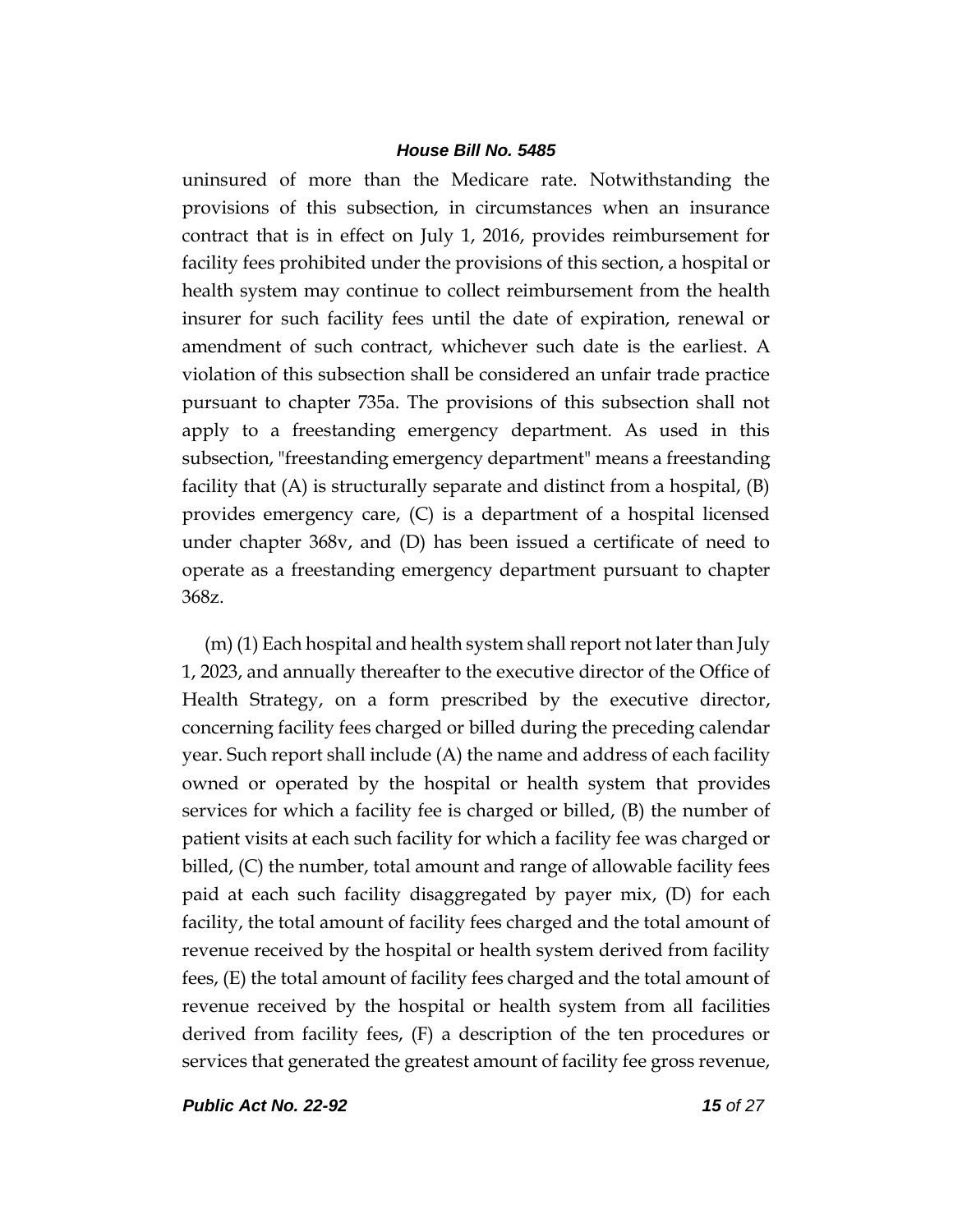disaggregated by current procedural terminology category (CPT) code for each such procedure or service and, for each such procedure or service, patient volume and the total amount of gross and net revenue received by the hospital or health system derived from facility fees, and (G) the top ten procedures or services for which facility fees are charged based on patient volume and the gross and net revenue received by the hospital or health system for each such procedure or service. For purposes of this subsection, "facility" means a hospital-based facility that is located outside a hospital campus.

(2) The executive director shall publish the information reported pursuant to subdivision (1) of this subsection, or post a link to such information, on the Internet web site of the Office of Health Strategy.

Sec. 9. Subsection (b) of section 19a-563b of the 2022 supplement to the general statutes is repealed and the following is substituted in lieu thereof (*Effective from passage*):

(b) On or before January 1, 2022, the Department of Emergency **[**Management and Homeland Security**]** Services and Public Protection, in consultation with the Department of Public Health, shall establish a process to evaluate, provide feedback on, approve and distribute personal protective equipment for use by nursing homes in a public health emergency.

Sec. 10. Subsection (a) of section 21a-11b of the 2022 supplement to the general statutes is repealed and the following is substituted in lieu thereof (*Effective from passage*):

(a) An occupational or professional license, permit, certification or registration issued by the Department of Consumer Protection pursuant to chapter 389, 390, 391, 392, 394, 396, 396a, 399a, 399b, 400, 400b, 400f, 400g, 400h, 400j, 400m, 400o or 400p shall be issued, in the occupation or profession applied for and at a practice level determined by the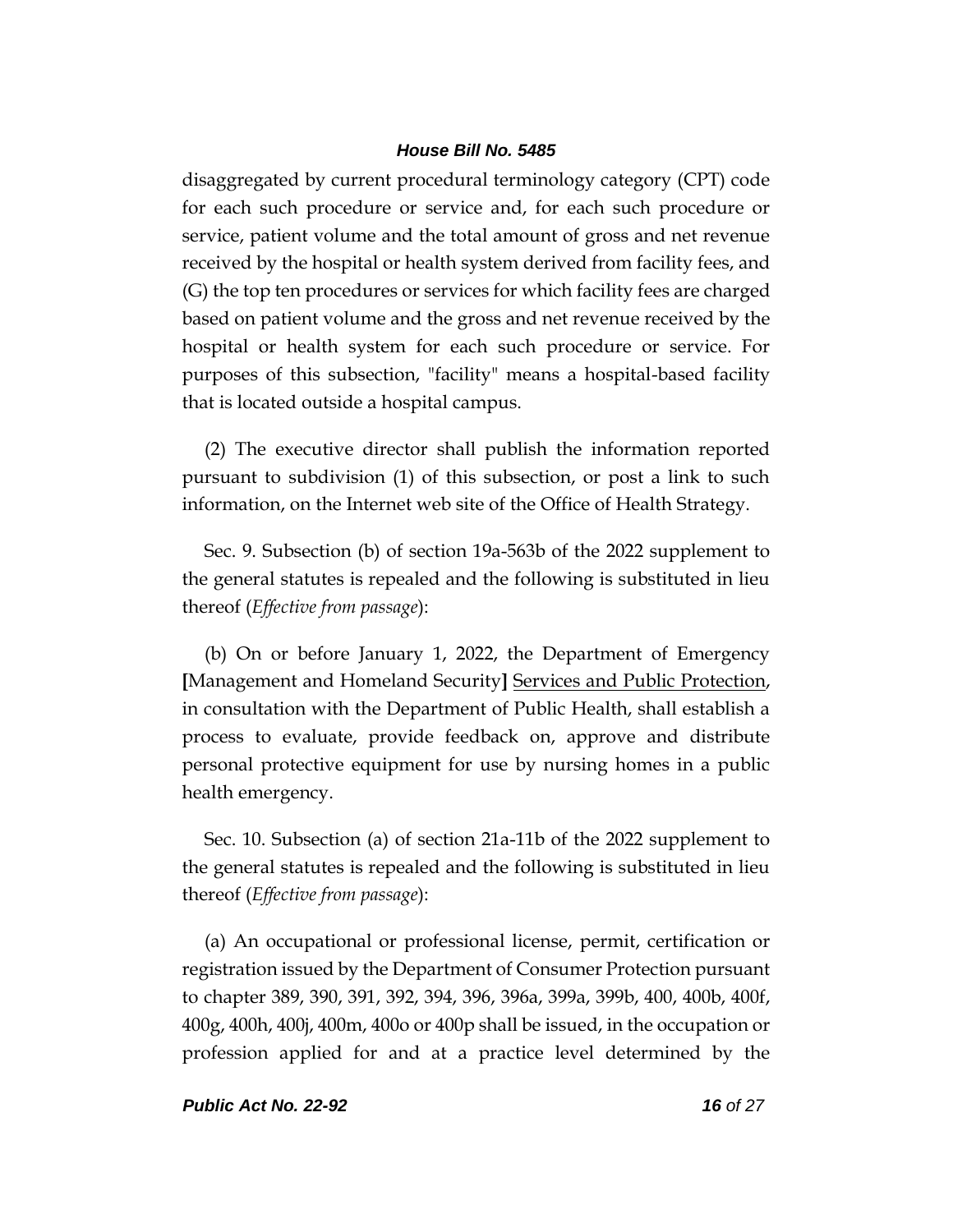department, to a person who is (1) a resident of this state, as defined in section 12-701, and provides a current driver's license, utility bill, lease agreement or property deed indicating their residence in this state; or (2) married to an active duty member of the armed forces of the United States and accompanies such member, pursuant to an official permanent change of station, to a military installation located in this state, if such person:

(A) Holds a valid license, permit, certification or registration in at least one other jurisdiction in the United States in the occupation or profession applied for;

(B) Has at least four years of experience, including (i) practice under such license, permit, certification or registration, (ii) classroom education, and (iii) on-the-job training;

(C) Is in good standing in all jurisdictions in the United States in which he or she holds a license, permit, certification or registration and has not had a license, permit, certification or registration revoked or discipline imposed by any jurisdiction, does not have a complaint, allegation or investigation related to unprofessional conduct pending in any jurisdiction and has not voluntarily surrendered a license, permit, certification or registration while under investigation for unprofessional conduct in any jurisdiction;

(D) Satisfies any background check or character and fitness check required of other applicants for the license, permit, certification or registration;

(E) Pays all fees required of other applicants for the license, permit, certification or registration; and

(F) Takes and passes all or a portion of any examination required of other persons applying for the license, permit, certification or registration, except a person married to an active duty member of the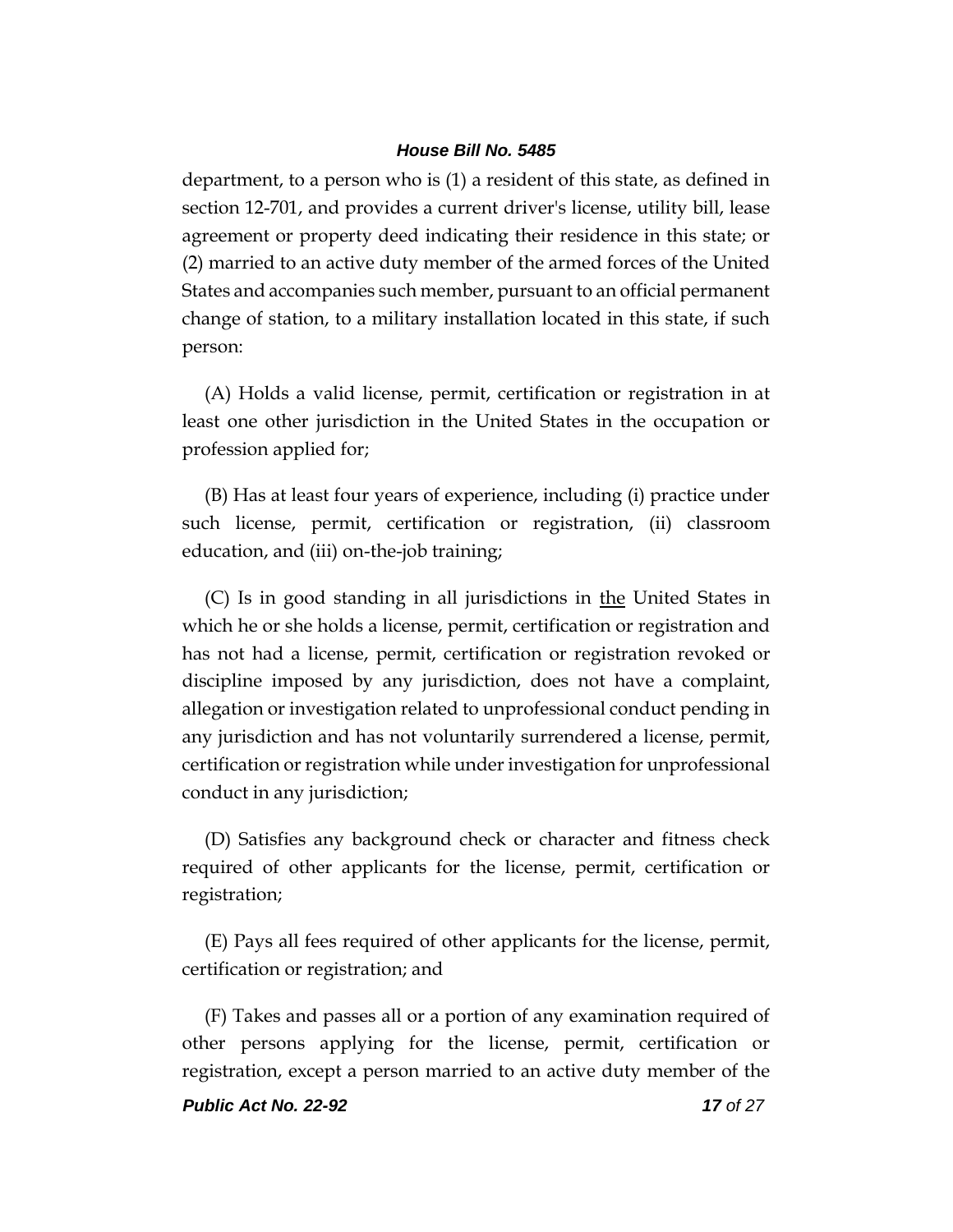armed forces of the United States may be required to take and pass all or a portion of such examination at the discretion of the Commissioner of Consumer Protection.

Sec. 11. Subsection (d) of section 38a-493 of the 2022 supplement to the general statutes is repealed and the following is substituted in lieu thereof (*Effective from passage*):

(d) Home health care shall consist of, but shall not be limited to, the following: (1) Part-time or intermittent nursing care by a registered nurse or by a licensed practical nurse under the supervision of a registered nurse, if the services of a registered nurse are not available; (2) part-time or intermittent home health aide services, consisting primarily of patient care of a medical or therapeutic nature by other than a registered or licensed practical nurse; (3) physical, occupational or speech therapy; (4) medical supplies, drugs and medicines prescribed by a physician, a physician assistant or an advanced practice registered nurse and laboratory services to the extent such charges would have been covered under the policy or contract if the covered person had remained or had been confined in the hospital; <u>and</u> (5) medical social services provided to or for the benefit of a covered person diagnosed by a physician, a physician assistant or an advanced practice registered nurse as terminally ill with a prognosis of six months or less to live.

Sec. 12. Subsection (d) of section 38a-520 of the 2022 supplement to the general statutes is repealed and the following is substituted in lieu thereof (*Effective from passage*):

(d) Home health care shall consist of, but shall not be limited to, the following: (1) Part-time or intermittent nursing care by a registered nurse or by a licensed practical nurse under the supervision of a registered nurse, if the services of a registered nurse are not available; (2) part-time or intermittent home health aide services, consisting primarily of patient care of a medical or therapeutic nature by other than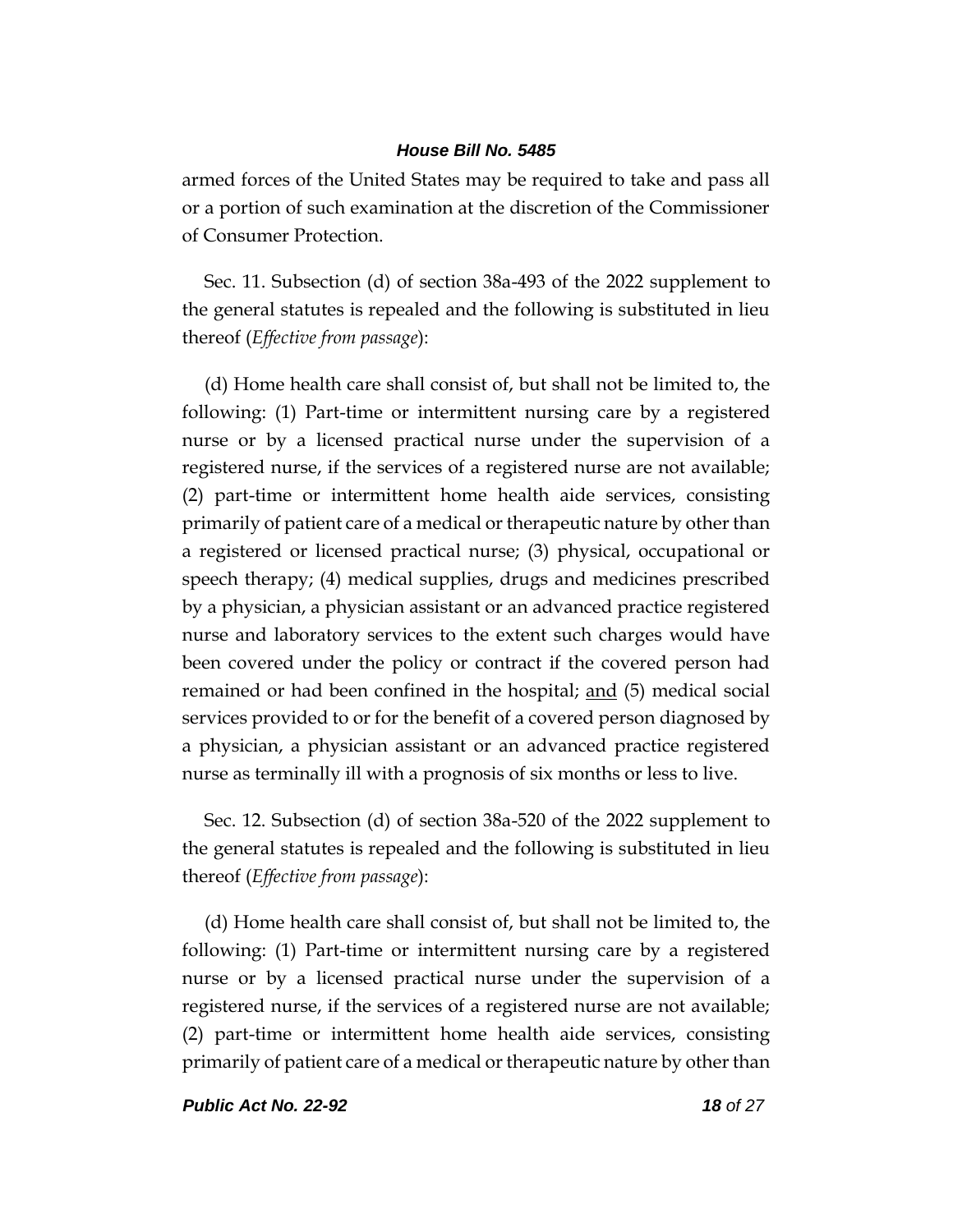a registered or licensed practical nurse; (3) physical, occupational or speech therapy; (4) medical supplies, drugs and medicines prescribed by a physician, a physician assistant or an advanced practice registered nurse and laboratory services to the extent such charges would have been covered under the policy or contract if the covered person had remained or had been confined in the hospital; and (5) medical social services provided to or for the benefit of a covered person diagnosed by a physician, a physician assistant or an advanced practice registered nurse as terminally ill with a prognosis of six months or less to live.

Sec. 13. Subsection (c) of section 19a-6o of the 2022 supplement to the general statutes is repealed and the following is substituted in lieu thereof (*Effective from passage*):

(c) All <u>initial</u> appointments to the advisory council shall be made not later than December 31, 2013. Advisory council members shall serve three-year terms. **[**Any**]** Except as provided in subsection (d) of this section, any vacancy shall be filled by the appointing authority.

Sec. 14. Subsection (a) of section 19a-131j of the 2022 supplement to the general statutes is repealed and the following is substituted in lieu thereof (*Effective from passage*):

(a) The commissioner may issue an order to temporarily suspend, for a period not to exceed sixty consecutive days, the requirements for licensure, certification or registration, pursuant to chapters 368d, 370, 376 to 376c, inclusive, 378, 378a, 379, 379a, 381a, 382a, 383 to **[**383c, inclusive,**]** 383d, inclusive, 383f, 383g, 384b, 384d, 385, 395, 399, 400a, 400j and 474, to allow persons who are appropriately licensed, certified or registered in another state or territory of the United States or the District of Columbia, to render temporary assistance within the scope of the profession for which a person is licensed, certified or registered, in managing a public health emergency in this state, declared by the Governor pursuant to section 19a-131a. Nothing in this section shall be

*Public Act No. 22-92 19 of 27*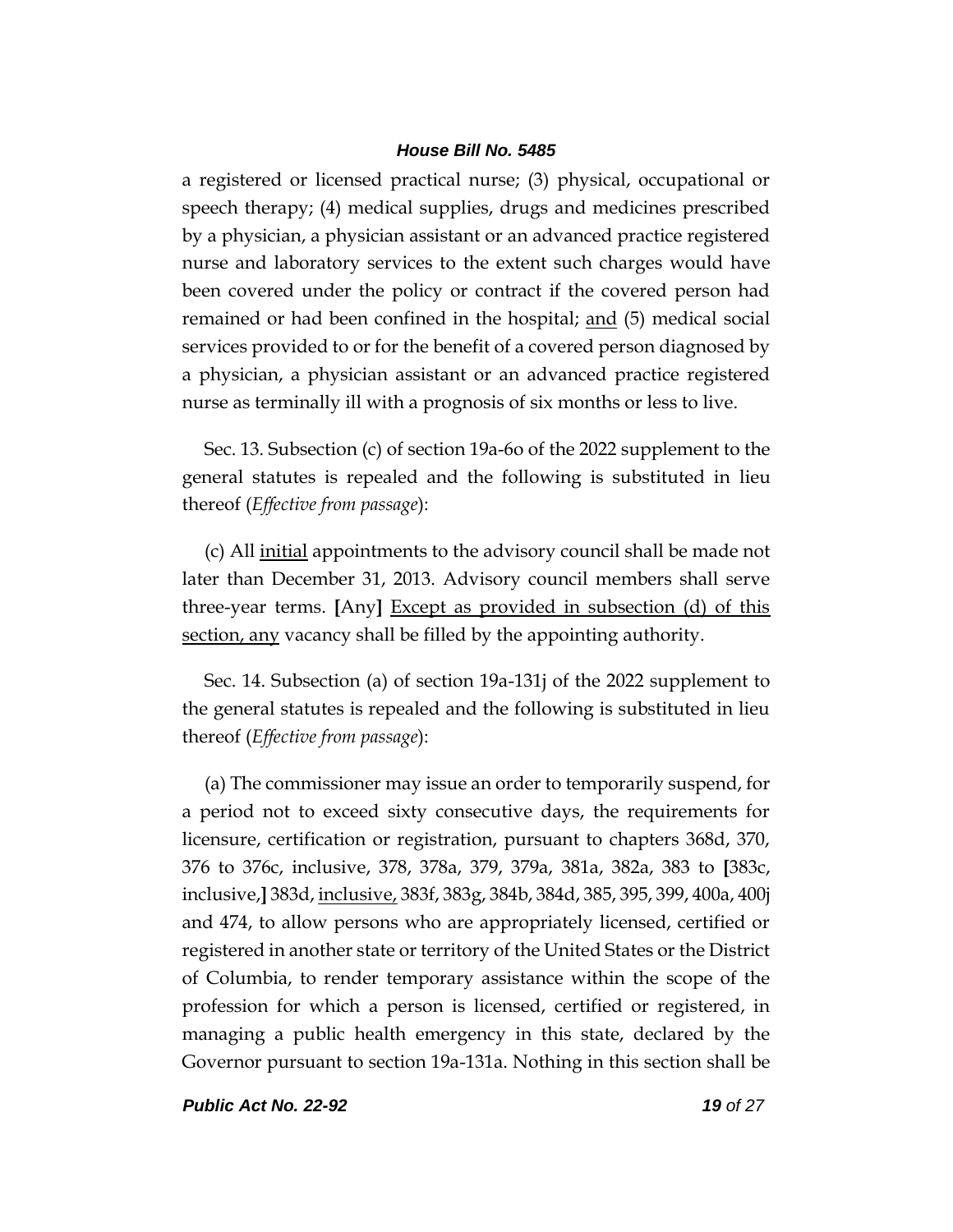construed to permit a person to provide services beyond the scope allowed in the chapter specified in this section that pertains to such person's profession.

Sec. 15. Subdivision (6) of subsection (b) of section 19a-133a of the 2022 supplement to the general statutes is repealed and the following is substituted in lieu thereof (*Effective from passage*):

(6) Two appointed by the minority leader of the Senate, one of whom shall be a medical professional with expertise in mental health and one of whom **[**is**]** shall be a representative of the Open Communities Alliance;

Sec. 16. Section 19a-177a of the 2022 supplement to the general statutes is repealed and the following is substituted in lieu thereof (*Effective from passage*):

The Commissioner of Public Health may waive any provisions of the regulations applying to an emergency medical service organization or emergency medical services personnel, as such terms are defined in section 19a-175, if the commissioner determines that such waiver (1) would not endanger the health, safety or welfare of any patient or resident, and (2) does not affect the maximum allowable rates for each emergency medical service organization or primary service area assignments. The commissioner may impose conditions, upon granting the waiver, that assure the health, safety or welfare of patients or residents and may terminate the waiver upon a finding that the health, safety or welfare of any patient or resident has been jeopardized. The commissioner may adopt regulations, in accordance with the provisions of chapter 54, establishing procedures for an application for a waiver pursuant to this **[**subdivision**]** section.

Sec. 17. Subsection (c) of section 19a-491 of the 2022 supplement to the general statutes is repealed and the following is substituted in lieu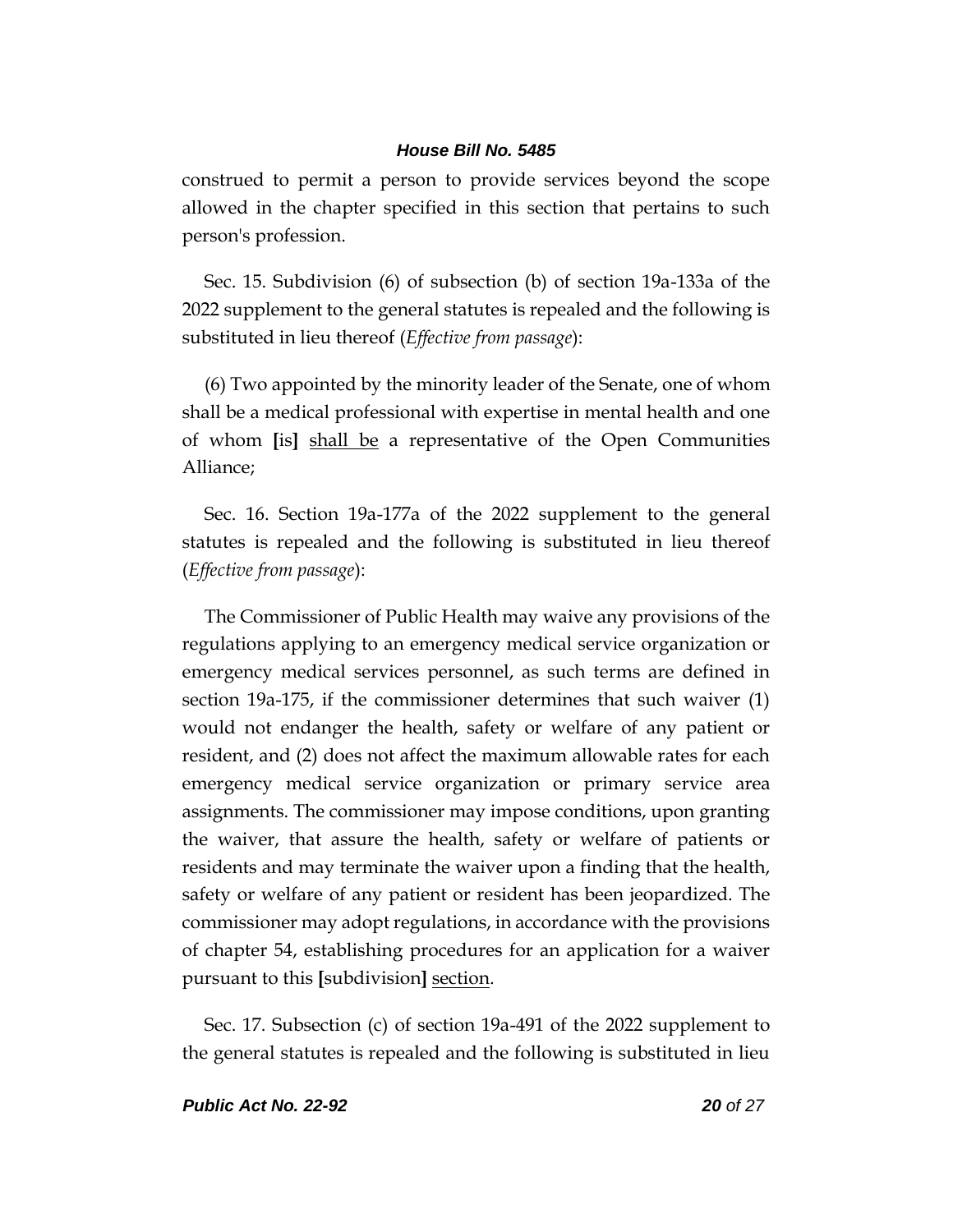thereof (*Effective from passage*):

(c) Notwithstanding any regulation, the Commissioner of Public Health shall charge the following fees for the biennial licensing and inspection of the following institutions: (1) Chronic and convalescent nursing homes, per site, four hundred forty dollars; (2) chronic and convalescent nursing homes, per bed, five dollars; (3) rest homes with nursing supervision, per site, four hundred forty dollars; (4) rest homes with nursing supervision, per bed, five dollars; (5) outpatient dialysis units and outpatient surgical facilities, six hundred twenty-five dollars; (6) mental health residential facilities, per site, three hundred seventyfive dollars; (7) mental health residential facilities, per bed, five dollars; (8) hospitals, per site, nine hundred forty dollars; (9) hospitals, per bed, seven dollars and fifty cents; (10) nonstate agency educational institutions, per infirmary, one hundred fifty dollars; (11) nonstate agency educational institutions, per infirmary bed, twenty-five dollars; (12) home health care agencies, except certified home health care agencies described in subsection (d) of this section, per agency, three hundred dollars; (13) home health care agencies, hospice agencies **[**,**]** or home health aide agencies, except certified home health care agencies, hospice agencies or home health aide agencies described in subsection (d) of this section, per satellite patient service office, one hundred dollars; (14) assisted living services agencies, except such agencies participating in the congregate housing facility pilot program described in section 8-119n, per site, five hundred dollars; (15) short-term hospitals special hospice, per site, nine hundred forty dollars; (16) short-term hospitals special hospice, per bed, seven dollars and fifty cents; (17) hospice inpatient facility, per site, four hundred forty dollars; and (18) hospice inpatient facility, per bed, five dollars.

Sec. 18. Subsection (a) of section 19a-562a of the 2022 supplement to the general statutes is repealed and the following is substituted in lieu thereof (*Effective from passage*):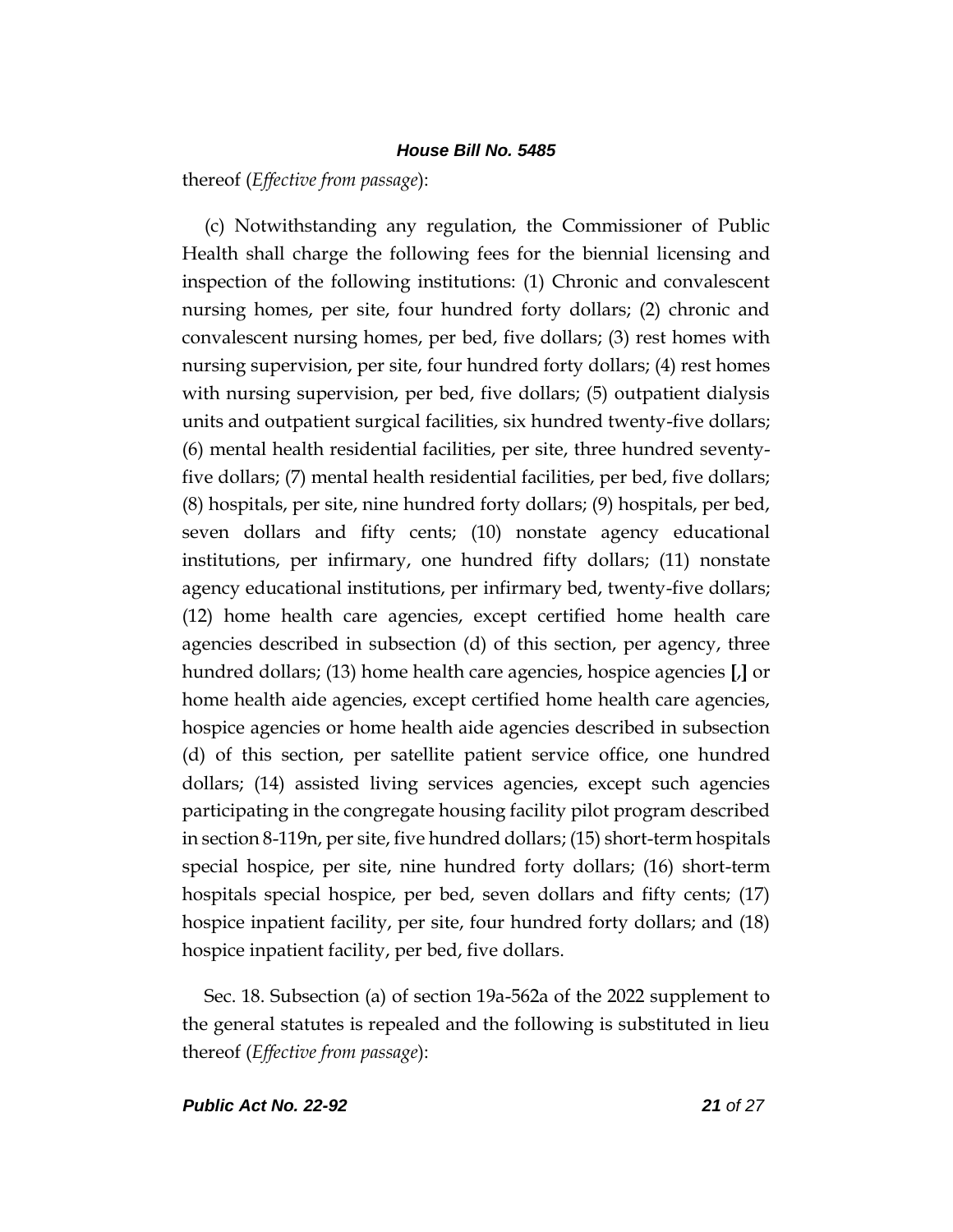(a) Each nursing home facility that is not a residential care home or **[**an**]** a dementia special care unit or program shall (1) annually provide a minimum of two hours of training in pain recognition and administration of pain management techniques, and (2) provide a minimum of one hour of training in oral health and oral hygiene techniques not later than one year after the date of hire and subsequent training in said techniques annually thereafter, to all licensed and registered direct care staff and nurse's aides who provide direct patient care to residents.

Sec. 19. Subsection (c) of section 20-12j of the 2022 supplement to the general statutes is repealed and the following is substituted in lieu thereof (*Effective from passage*):

(c) Each physician assistant applying for license renewal pursuant to section 19a-88 shall sign a statement attesting that he or she has satisfied the continuing education requirements of subsection (b) of this section on a form prescribed by the Department of <u>Public</u> Health. Each licensee shall retain records of attendance or certificates of completion that demonstrate compliance with the continuing education requirements of subsection (b) of this section for a minimum of three years following the year in which the continuing education was completed and shall submit such records or certificates to the department for inspection not later than forty-five days after a request by the department for such records or certificates.

Sec. 20. Section 22a-42f of the 2022 supplement to the general statutes is repealed and the following is substituted in lieu thereof (*Effective from passage*):

When an application is filed to conduct or cause to be conducted a regulated activity upon an inland wetland or watercourse, any portion of which is within the watershed of a water company as defined in section 25-32a, the applicant shall: (1) Provide written notice of the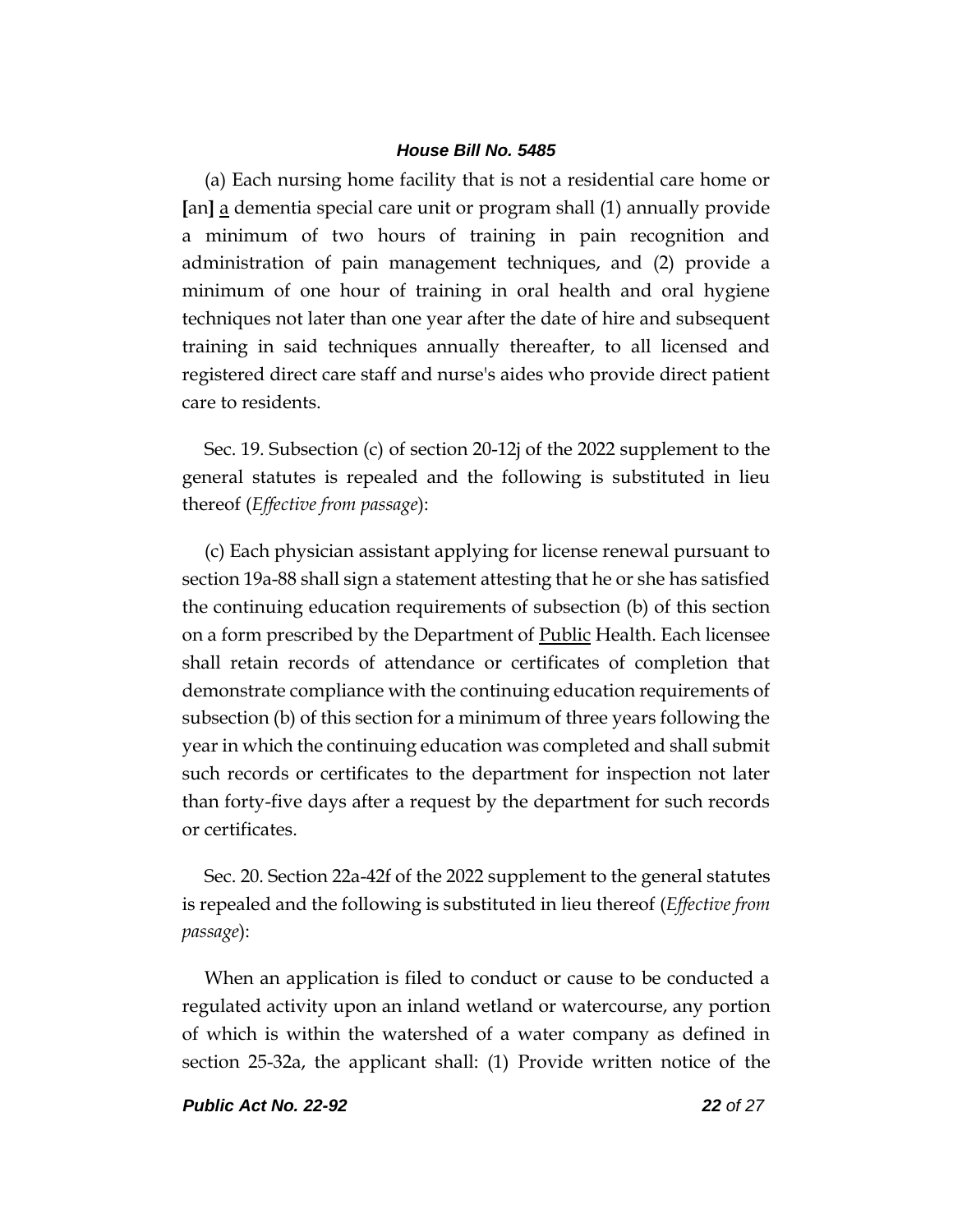application to the water company and the Department of Public Health; and (2) determine if the project is within the watershed of a water company by consulting the maps posted on **[**the**]** said department's Internet web site showing the boundaries of the watershed. Such applicant shall send such notice to the water company by certified mail, return receipt requested, and to **[**the**]** said department by electronic mail to the electronic mail address designated by the department on its Internet web site for receipt of such notice. Such applicant shall mail such notice not later than seven days after the date of the application. The water company and the Commissioner of Public Health, through a representative, may appear and be heard at any hearing on the application.

Sec. 21. Section 19a-37i of the 2022 supplement to the general statutes is repealed and the following is substituted in lieu thereof (*Effective from passage*):

In the event that the Governor declares a state of civil preparedness emergency pursuant to section 28-9, or a public health emergency, pursuant to section **[**19a-131**]** 19a-131a, each community water system shall report the community water system's operational status to WebEOC as soon as practicable, but not later than eight hours after the time reporting on WebEOC is made available regarding such declaration, and at any time thereafter that the status of such system significantly changes. As used in this section, "community water system" means a public water system that serves at least twenty-five residents, and "WebEOC" means a web-based emergency management information system used by the state to document routine and emergency events or incidents and provide a real-time common operating picture and resource request management tool for emergency managers at the local and state levels during exercises, drills, local or regional emergencies or state-wide emergencies.

Sec. 22. Section 19a-180d of the general statutes is repealed and the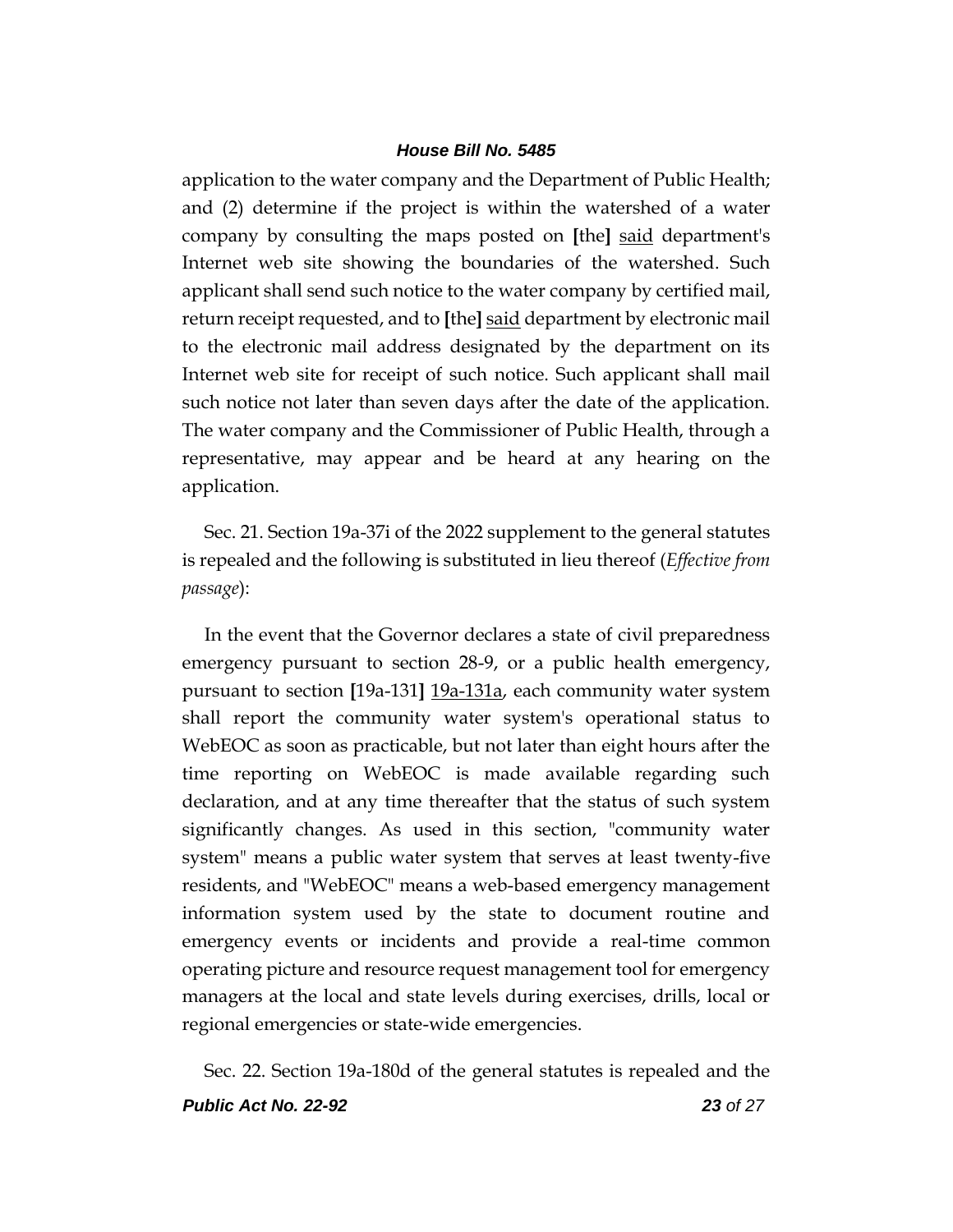following is substituted in lieu thereof (*Effective from passage*):

Emergency medical services personnel, as defined in section 19a-175, who holds the highest classification of licensure or certification from the Department of Public Health under this chapter and chapter 384d shall be responsible for making decisions concerning patient care on the scene of an emergency medical call. If two or more emergency medical service organizations on such scene hold the same licensure or certification classification, the emergency medical service organization for the primary service area responder, as defined in said section, shall be responsible for making such decisions. If all emergency **[**medicine**]** medical services personnel on such scene are emergency medical technicians or emergency medical responders, as defined in said section, the emergency medical service organization providing transportation services shall be responsible for making such decisions. An emergency medical service organization on the scene of an emergency medical call who has undertaken decision-making responsibility for patient care shall transfer patient care to a provider with a higher classification of licensure or certification upon such provider's arrival on the scene. All emergency medical services personnel with patient care responsibilities on the scene shall ensure such transfer takes place in a timely and orderly manner. For purposes of this section, the classification of licensure or certification from highest to lowest is: Paramedic, advanced emergency medical technician, emergency medical technician and emergency medical responder. Nothing in this section shall be construed to limit the authority of a fire chief or fire officer-in-charge under section 7-313e to control and direct emergency activities at the scene of an emergency.

Sec. 23. Subsection (a) of section 19a-522h of the 2022 supplement to the general statutes is repealed and the following is substituted in lieu thereof (*Effective from passage*):

*Public Act No. 22-92 24 of 27* (a) The Commissioner of Public Health may suspend the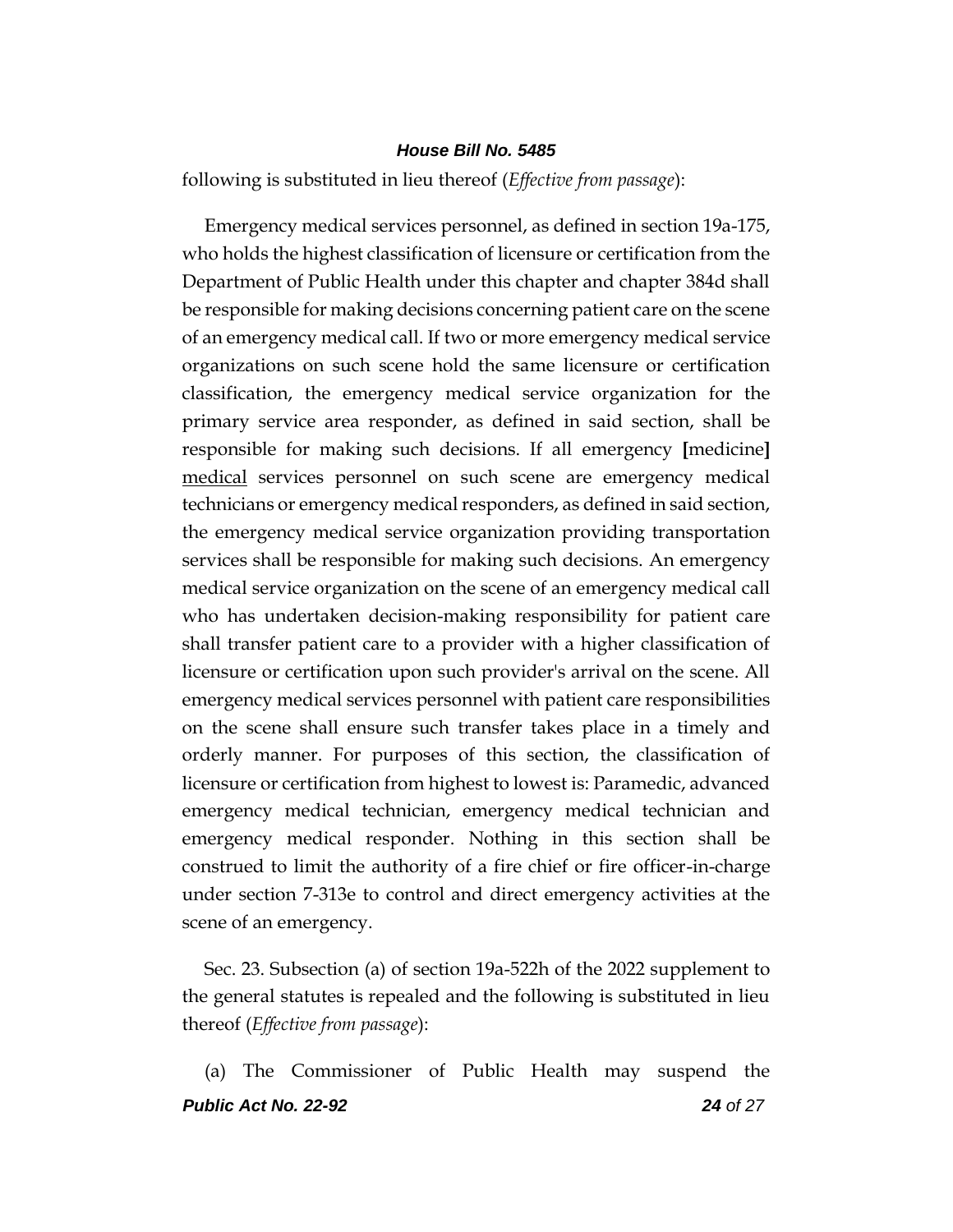requirements for licensure to authorize a licensed chronic and convalescent nursing home to provide services to patients with a reportable disease, emergency illness or health condition, pursuant to section **[**19-91**]** 19a-91, under their existing license if such licensed chronic and convalescent nursing home (1) provides services to such patients in a building that is not physically connected to its licensed facility, or (2) expands its bed capacity in a portion of a facility that is separate from the licensed facility. Such services may only be provided in order to render temporary assistance in managing a public health emergency in this state, declared by the Governor pursuant to section 19a-131a.

Sec. 24. Section 20-633 of the general statutes is repealed and the following is substituted in lieu thereof (*Effective July 1, 2022*):

(a) Any person licensed as a pharmacist under part II of this chapter may (1) administer, to an adult, any vaccine, approved by the United States Food and Drug Administration that is listed on the National Centers for Disease Control and Prevention's Adult Immunization Schedule, and (2) on and after July 1, 2022, administer to any person between the ages of twelve and seventeen, with the consent of such person's parent or guardian, the influenza vaccine approved by the United States Food and Drug Administration, provided the administration of any **[**such**]** vaccine under this subsection is conducted pursuant to the order of a licensed health care provider and in accordance with the regulations established pursuant to subsection (b) of this section.

(b) The Commissioner of Consumer Protection, in consultation with the Commissioner of Public Health and the Commission of Pharmacy, shall adopt regulations, in accordance with the provisions of chapter 54, to implement the provisions of this section. Such regulations shall (1) require any pharmacist who administers a vaccine **[**to an adult**]** pursuant to this section to successfully complete an immunization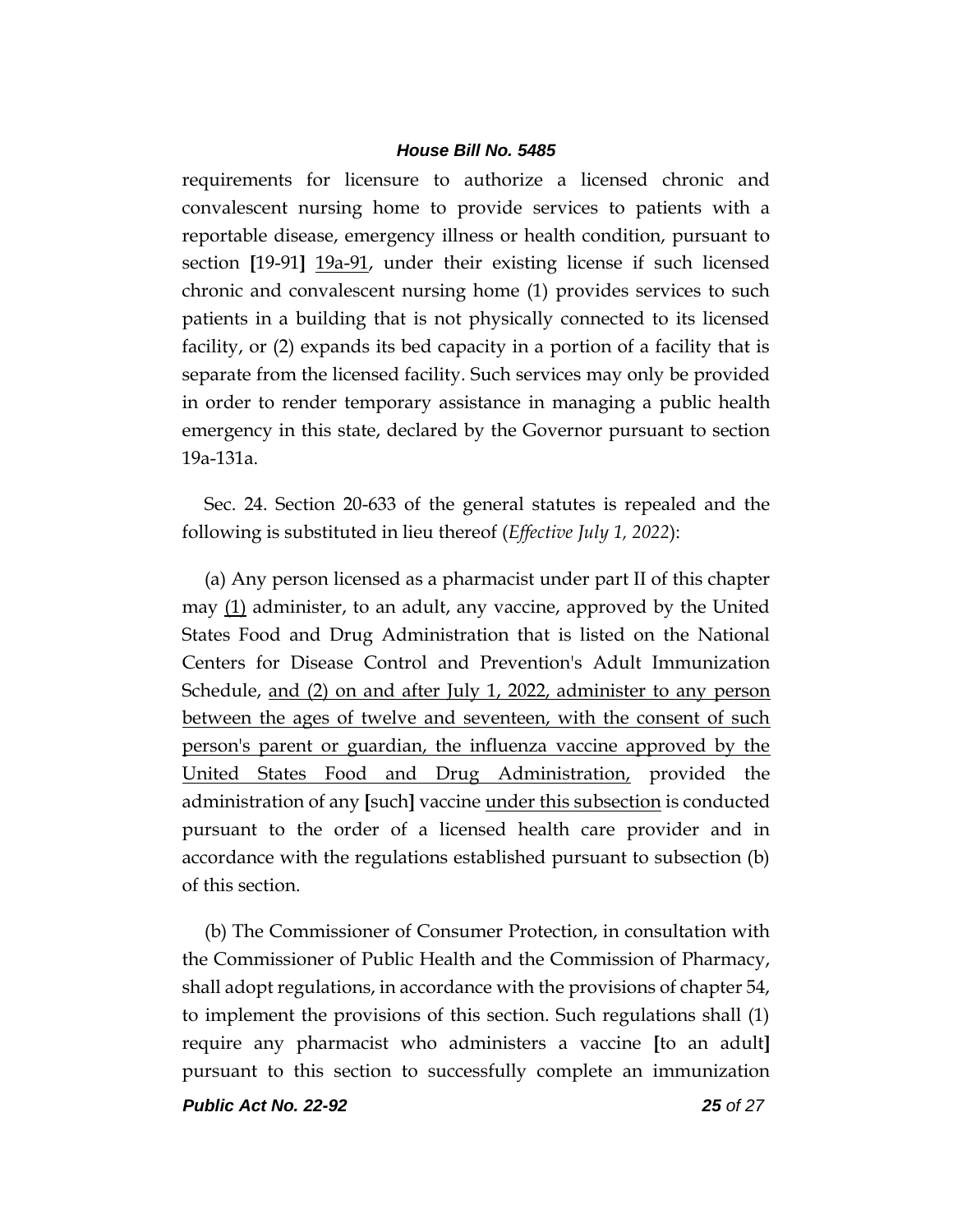training program for pharmacists; (2) define the basic requirements of such training program, which shall include training and instruction in pre-administration education and screening, vaccine storage and handling, subcutaneous and intramuscular injections, recordkeeping, vaccine safety, cardiopulmonary resuscitation, basic cardiac life support and adverse event reporting; (3) identify qualifying training programs, which are accredited by the National Centers for Disease Control Prevention, the Accreditation Council for Pharmacy Education or other appropriate national accrediting body; and (4) establish a system of control and reporting.

(c) For purposes of this section, "adult" means **[**an individual**]** a person who has attained the age of eighteen years.

Sec. 25. Subsection (a) of section 47 of public act 22-58 is repealed and the following is substituted in lieu thereof (*Effective October 1, 2022*):

(a) For purposes of this section, "clinical medical assistant" means a person who (1) (A) is certified by the American Association of Medical Assistants, the National Healthcareer Association, the National Center for Competency Testing or the American Medical Technologists, and (B) has graduated from a postsecondary medical assisting program (i) on and after January 1, 2023, that is accredited by the Commission on Accreditation of Allied Health Education Programs, the Accrediting Bureau of Health Education Schools or another accrediting organization recognized by the United States Department of Education, or (ii) offered by an institution of higher education accredited by an accrediting organization recognized by the United States Department of Education and that includes a total of seven hundred twenty hours, including one hundred sixty hours of clinical practice skills, including, but not limited to, administering injections, or (2) has completed relevant medical assistant training provided by any branch of the armed forces of the United States.